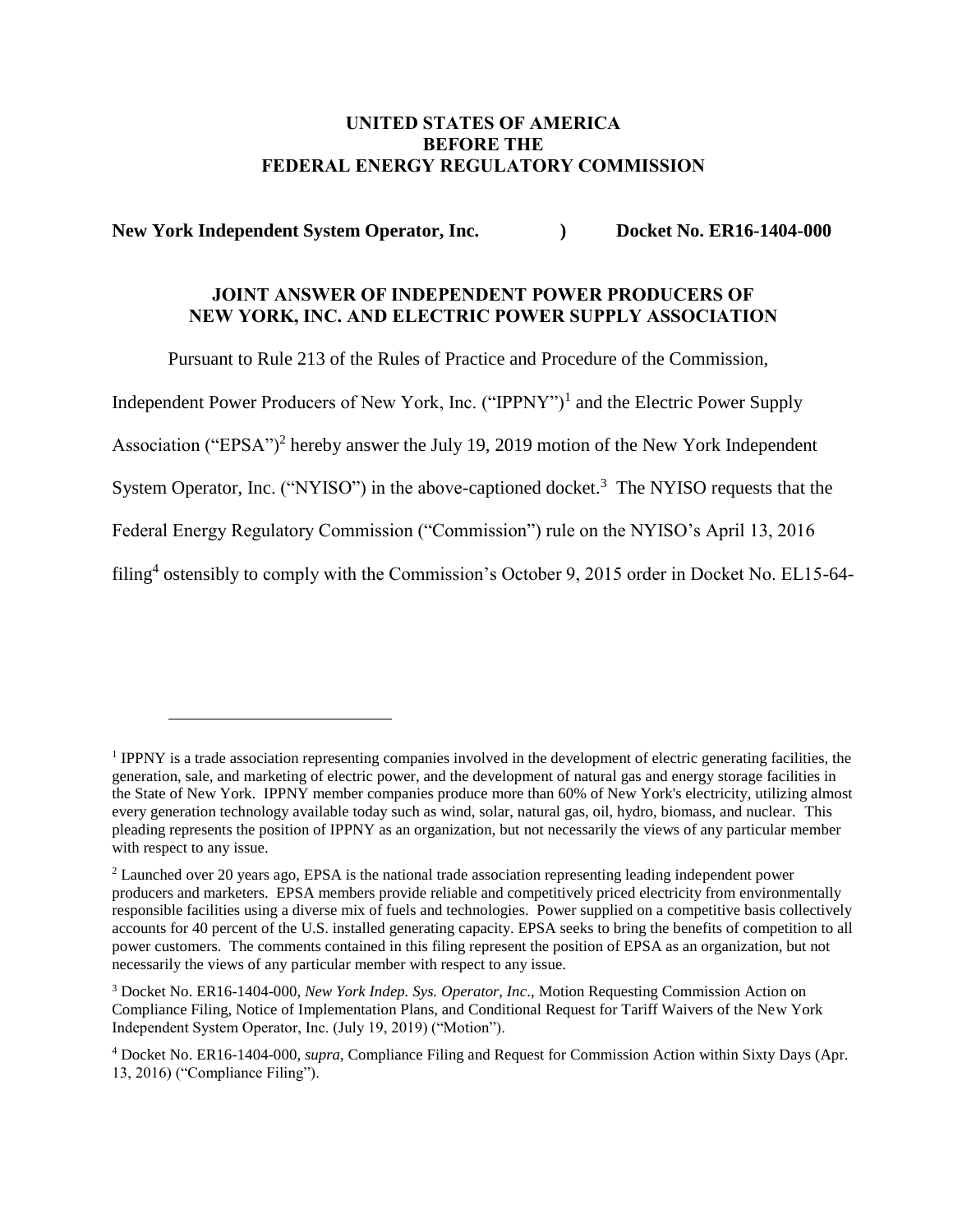000.<sup>5</sup> The Compliance Filing proposed revisions to the buyer-side market power mitigation rules ("BSM Rules")<sup>6</sup> to exempt certain intermittent renewable (the "Renewable Exemption") and selfsupply resources (the "Self-Supply Exemption") from the imposition of Offer Floor mitigation and to cap the amount of these intermittent renewables that could qualify for the Renewable Exemption in the Mitigated Capacity Zones at 1,000 MW of installed capacity ("ICAP") in any given Class Year (the "1,000 MW Cap").<sup>7</sup>

In its Motion, the NYISO notified the Commission that it will apply the Renewable Exemption as-filed when it issues BSM Determinations for the 2019 Class Year if the Commission has not addressed its Compliance Filing by that time.<sup>8</sup> The NYISO also conditionally requested that the Commission grant tariff waivers that would allow any BSM Determinations made prior to a Commission ruling to remain in effect should the Commission subsequently modify the NYISO's proposed Renewable Exemption ("Conditional Tariff Waiver Request").<sup>9</sup>

As discussed more fully below, IPPNY/EPSA support the NYISO's request that the Commission rule on the Compliance Filing by at least 30 days before the NYISO must issue BSM Determinations, which the NYISO estimates as May 2020. For the reasons demonstrated in the IPPNY/EPSA Protest and set forth herein, the Commission should, however, reject the NYISO's proposed 1,000 MW Cap and instead order the NYISO to adopt the methodology to determine a

<sup>5</sup> *N.Y. Pub. Serv. Comm'n et al. v. N.Y. Indep. Sys. Operator, Inc*., 153 FERC ¶ 61,022 (2015) ("October 2015 Order"), *order on reh'g*, 154 FERC ¶ 61,088 (2016). At the time the order was issued, New York State had not yet begun to take a series of actions aimed at addressing climate change more aggressively.

<sup>6</sup> The BSM Rules are set forth in Section 23.4.5.7 *et seq*. of the NYISO's Market Administration and Control Area Services Tariff ("Services Tariff").

<sup>7</sup> Compliance Filing at 10.

<sup>8</sup> *Id.* at 2.

<sup>9</sup> *Id.* at 3.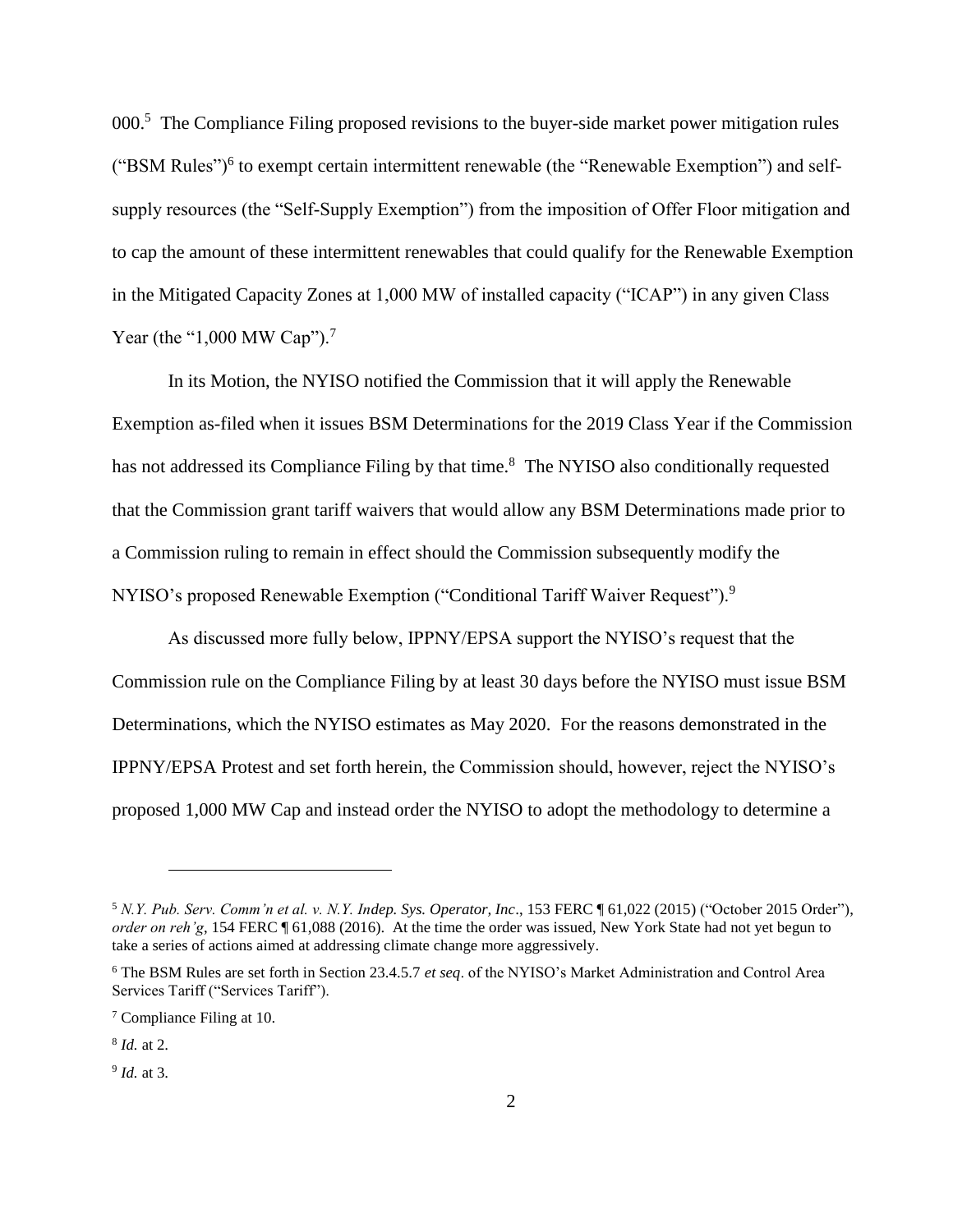cap that IPPNY/EPSA proposed in their May 31, 2016 protest of the Compliance Filing.<sup>10</sup> Since the Commission issued its October 2015 Order, State public policy intervention in New York, like in PJM, has increased substantially and most recently has been codified in a comprehensive State statute to address climate change.<sup>11</sup> If its impacts on the New York markets are not addressed by the Commission, the effects of these State public policy initiatives on the competitive markets will be devastating.

IPPNY/EPSA also object to NYISO's implementing the Renewable Exemption as-filed if the Commission does not address its Compliance Filing by the time it must issue BSM Determinations. Such implementation is unlawful because the NYISO is legally obligated to apply the existing BSM Rules and cannot apply the proposed Renewable Exemption to make BSM Determinations unless the Commission accepts the Renewable Exemption.<sup>12</sup> In its ruling on the Motion, the Commission should, therefore, direct the NYISO to apply the existing BSM Rules, without application of the Renewable Exemption, to developers in the 2019 Class Year unless and until the Commission accepts the Compliance Filing. As the NYISO cannot implement the Renewable Exemption as-filed until the Commission accepts its Compliance Filing, the Conditional Tariff Waiver Request is moot and must be denied. Assuming *arguendo* that the

<sup>10</sup> Docket No. ER16-1404-000, *supra*, Joint Protest of Independent Power Producers of New York, Inc. and Electric Power Supply Association (May 31, 2016) ("IPPNY/EPSA Protest"). IPPNY/EPSA also requests that the Commission direct the NYISO to make the modifications to the Self-Supply Exemption that IPPNY/EPSA demonstrated are required in the IPPNY/EPSA Protest. IPPNY/EPSA does not address the Self-Supply Exemption in this answer because the NYISO stated that it does not anticipate that any entity will seek a Self-Supply Exemption in the 2019 Class Year and, therefore, it does not need to implement this exemption.

<sup>11</sup> *See* 2019 N.Y. Sess. Laws Ch. 106 (S. 6599) (the "Climate Act").

<sup>&</sup>lt;sup>12</sup> While the IPPNY/EPSA answer addresses specific issues with the Renewable Exemption and the NYISO's Motion, should the NYISO seek to implement the Self-Supply Exemption prior to a Commission ruling accepting the exemption, the NYISO similarly lacks the authority to do so for the same reasons demonstrated in this answer, and thus, IPPNY/EPSA also oppose implementation of the NYISO's proposed Self-Supply Exemption.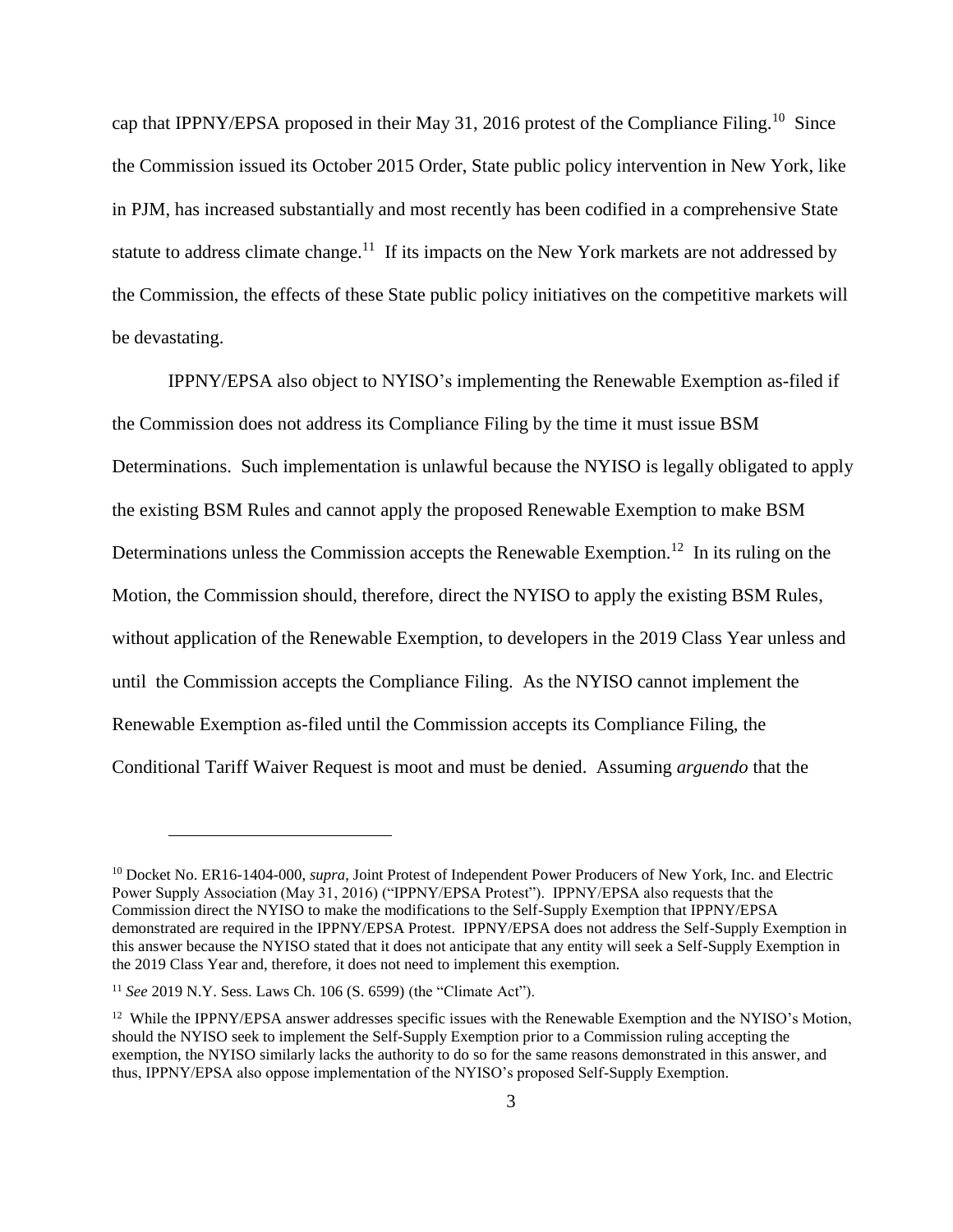Commission does not find the Conditional Tariff Waiver Request moot, it should deny it because the NYISO has failed to meet its burden of satisfying the Commission's requirements for a tariff waiver.

### **I. BACKGROUND**

In its October 2015 Order, the Commission directed the NYISO to make a compliance filing revising its BSM Rules "to exempt a narrowly defined set of renewable and self-supply resources that have limited or no incentive and ability to exercise buyer-side market power to artificially suppress ICAP market prices."<sup>13</sup>

The Commission further ruled that the NYISO additionally must "limit the total amount of such renewable resources—in the form of a megawatt cap—that may receive the exemption" for the express purpose of "further limit[ing] any risk that these exempted resources will impact NYISO's ICAP market prices."<sup>14</sup> The Commission provided parameters on the types of resources that should be eligible for the Renewable Exemption and the design of a megawatt cap but stated that "the specifics of the renewable resources exemption are best worked out through the stakeholder process."<sup>15</sup> With respect to the megawatt cap, the Commission indicated that ISO New England's ("ISO-NE") 200 MW control-area wide cap on the amount of renewable resources that could qualify for an exemption from Offer Floor mitigation under ISO-NE's minimum offer price rule should serve as a model for the NYISO's proposed cap.<sup>16</sup>

<sup>13</sup> October 2015 Order at P 10.

<sup>14</sup> *Id.* at P 51.

<sup>15</sup> *Id*. at P 50.

<sup>16</sup> *Id.* at P 51.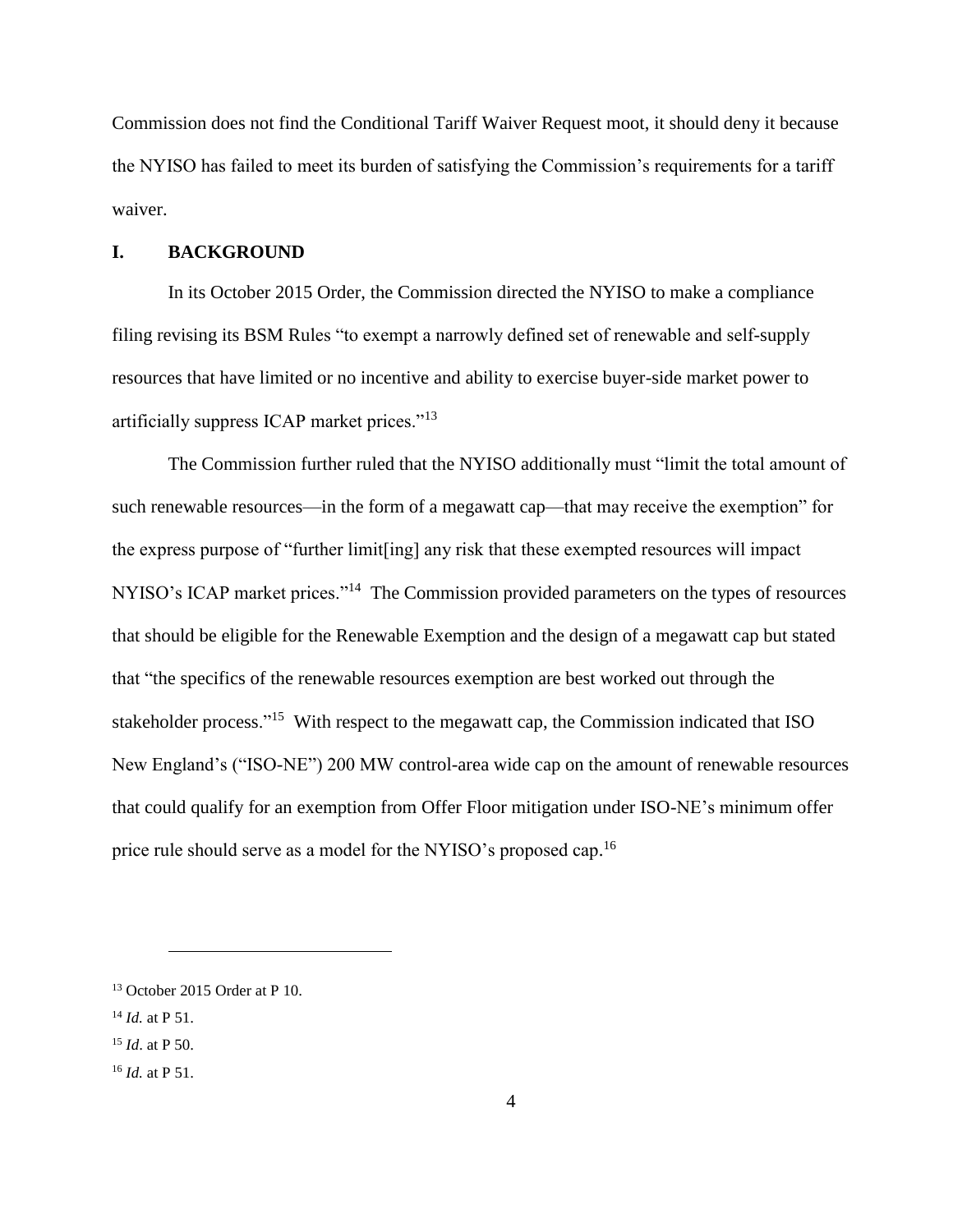In its Compliance Filing, the NYISO proposed revisions to its BSM Rules to exempt from the imposition of Offer Floor mitigation Generators solely powered by technologies that are defined as an "Intermittent Power Resource"<sup>17</sup> solely powered by wind or solar and to cap the amount that these resources located in Mitigated Capacity Zoned can qualify for the Renewable Exemption at 1,000 MW of ICAP in any given Class Year.

Since the NYISO's Compliance Filing was made, circumstances have changed significantly directly due to substantial State intervention to support its public policy initiatives, most recently garnering the force of statute. On July 18, 2019, New York State enacted the Climate Leadership and Community Protection Act. By its express terms, New York's electric system, which produced 26% of its electricity from renewable resources in 2018, must add sufficient renewable resources to ensure 70% of energy consumed by 2030 is emissions-free. Ten years later, energy consumed must be entirely emissions-free. To achieve these levels, the Climate Act also requires the entry of six gigawatts of distributed energy solar capacity by 2025 and nine gigawatts of offshore wind capacity by  $2035.^{18}$ 

<sup>&</sup>lt;sup>17</sup> "Intermittent Power Resource" is defined in the Services Tariff as "[a] device for the production of electricity that is characterized by an energy source that: (1) is renewable; (2) cannot be stored by the facility owner or operator; and (3) has variability that is beyond the control of the facility owner or operator. In New York, resources that depend upon wind, solar energy or landfill gas for their fuel have been classified as Intermittent Power Resources. Each Intermittent Power Resource that depends on wind as its fuel shall include all turbines metered at a single scheduling point identifier (PTID)." Services Tariff § 2.9.

<sup>&</sup>lt;sup>18</sup> In its order implementing an offshore wind generation program, the NYPSC established the goal of installing 2,400 MW of offshore wind generation. *See* NYPSC Case 18-E-0071, *In the Matter of Offshore Wind Energy*, Order Establishing Offshore Wind Standard and Framework for Phase I Procurement (July 12, 2018), at 62. In the span of less than a year, the offshore wind standard was transformed from a goal to a statutory mandate *and* multiplied nearly four-fold to 9,000 MW.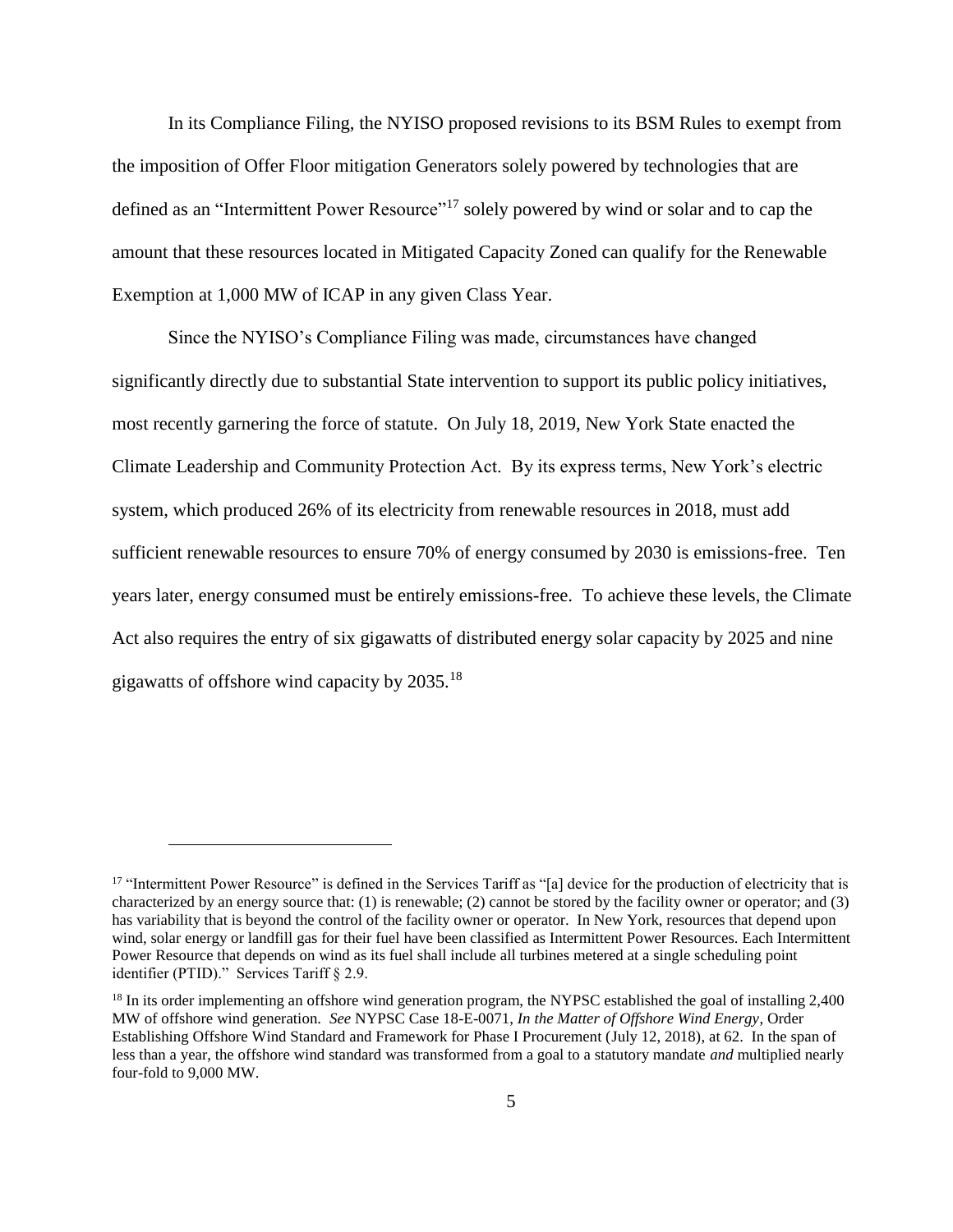## **II. THE COMMISSION SHOULD RULE ON THE NYISO'S COMPLIANCE FILING IN TIME FOR THE NYISO'S BSM DETERMINATIONS IN MAY 2020 BUT SHOULD REJECT THE 1,000 MW CAP AND DIRECT THE NYISO TO ADOPT IPPNY/EPSA'S PROPOSED CAP.**

In its Motion, the NYISO states that the Commission's inaction on the Compliance Filing has been inconsequential because there has not been any intermittent renewable resources that would be eligible for the Renewable Exemption in prior Class Years.<sup>19</sup> The NYISO states that a Commission ruling is now necessary because wind and solar projects proposed to be located in Mitigated Capacity Zones may participate in the 2019 Class Year, which starts on August 9, 2019. The NYISO estimates that it will need to issue BSM Determinations by May 2020 and requests that the Commission rule at least 30 days in advance of this date to provide the NYISO adequate time to implement the Renewable Exemption for any such wind and solar projects that enter the 2019 Class Year.

IPPNY/EPSA support the NYISO's request that the Commission rule on the Compliance Filing before BSM Determinations must be made in the 2019 Class Year to avoid the unnecessary and substantial uncertainty to developers of intermittent renewable resources located in Mitigated Capacity Zones that may enter the 2019 Class Year and all Market Participants regarding the scope and application of the BSM Measures. Moreover, timely Commission action on the Compliance Filing will avoid unnecessary litigation over the NYISO's legal authority to implement the Renewable Exemption in the absence of a Commission ruling on the Compliance Filing and thereby conserve administrative and judicial resources. As established in Point III below, contrary

<sup>19</sup> Compliance Filing at 6.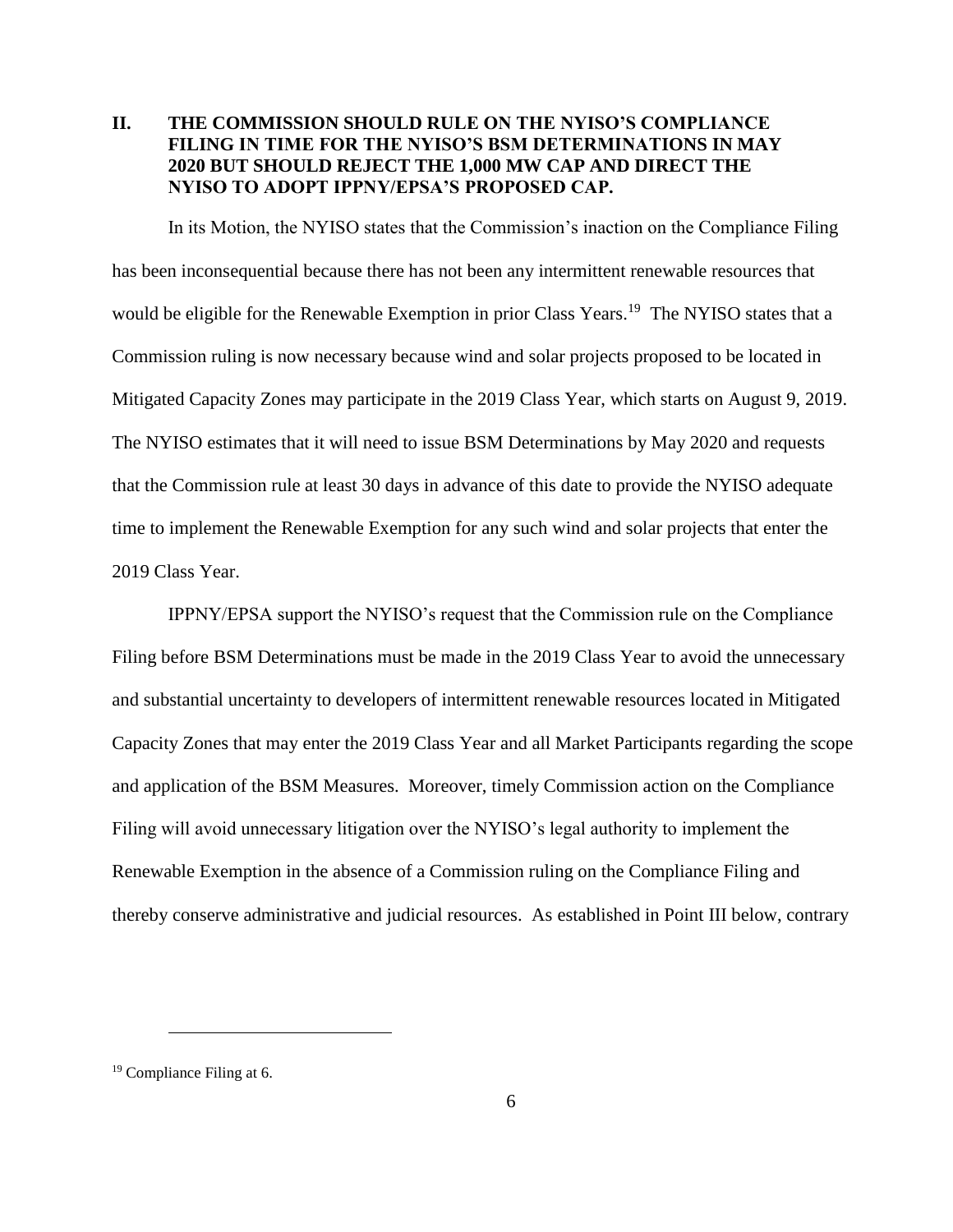to the NYISO's claims and its flawed interpretation of the relevant case law, the NYISO lacks the requisite legal authority in this regard.

In its ruling on the Compliance Filing, however, the Commission should reject the NYISO's proposed 1,000 MW Cap. As demonstrated in the IPPNY/EPSA Protest, application of the 1,000 MW Cap would severely, and likely irreparably, depress ICAP prices given the potential for the cap to be reached each Class Year in the Mitigated Capacity Zones, a potential more significantly exacerbated by the enactment of the Climate Act.<sup>20</sup> IPPNY/EPSA demonstrated that if 1,000 MW of onshore wind entered for each of the four years between Capability Year 2017/2018 and 2020/2021, New York City ("NYC"), Lower Hudson Valley ("LHV"), and New York Control Area ("NYCA") ICAP prices would drop by 67%, 52%, and 40% respectively, compared to the prices that would result without the Renewable Exemption. In winter months when UCAP ratings for units are higher and capacity prices are below summer levels, capacity prices would drop to \$0.00/kW-month in NYC, LHV, and NYCA. ICAP prices would decline even further with the entry of offshore wind due to its much higher UCAP ratings. If 1,000 MW of offshore wind entered each year in NYC, prices would decline by 83%, 76%, and 58% for NYC, LHV, and NYCA, respectively, compared to the ICAP prices that would have existed without the Renewable Exemption.

IPPNY/EPSA also demonstrated that, unlike the ISO-NE's 200 MW cap, $^{21}$  which was designed to limit the amount of renewable resources that could receive the renewable exemption

<sup>20</sup> IPPNY/EPSA Protest at 3.

<sup>&</sup>lt;sup>21</sup> The Commission ruled that ISO-NE's 200 MW cap was just and reasonable because it was designed to limit the amount of renewable resources that could receive the renewable exemption each year to projected load growth and therefore balanced the Commission's competing goals of protecting the market from artificial price suppression and avoiding over-mitigation.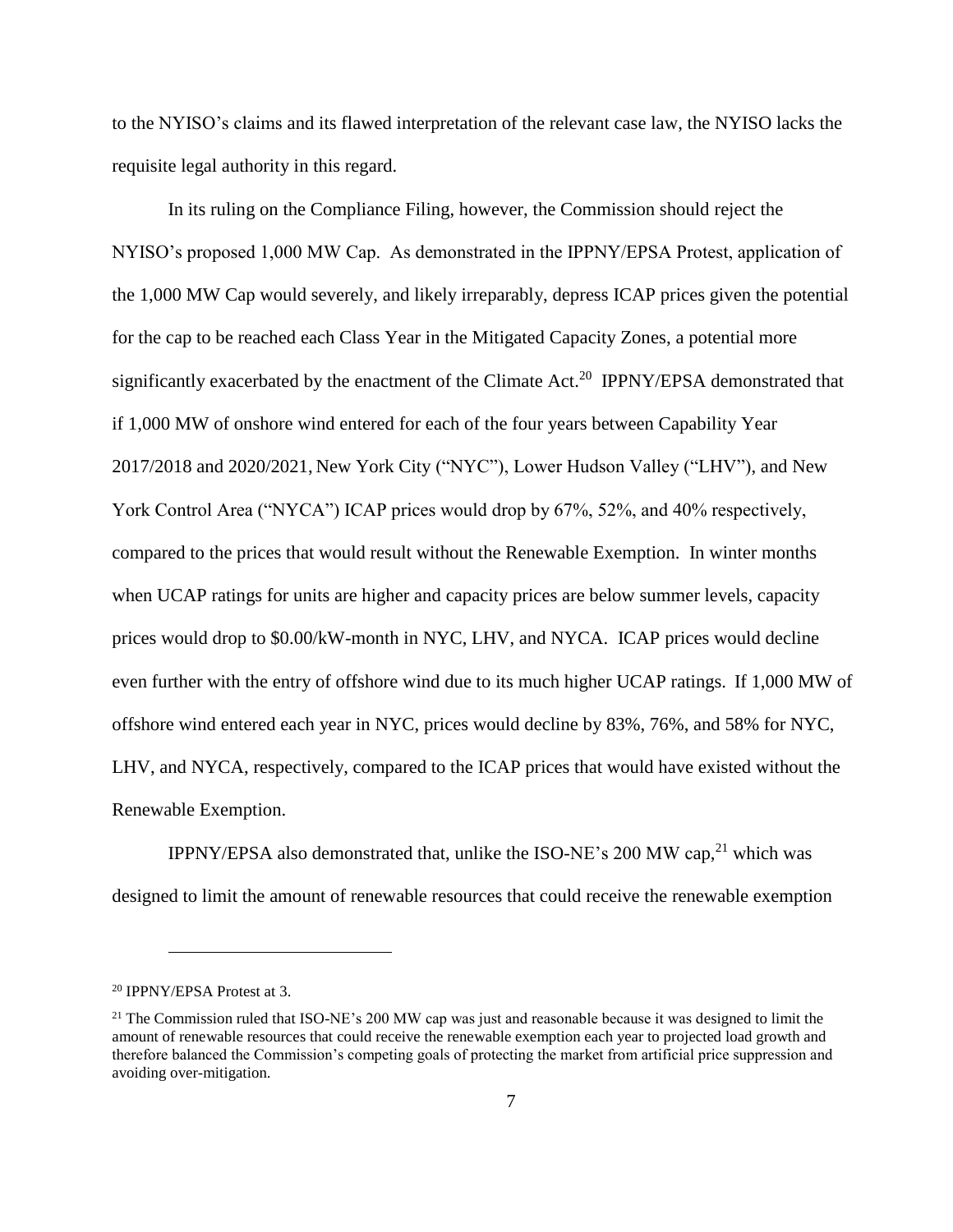each year to projected load growth, the 1,000 MW Cap would allow exempted renewable resources to far exceed load growth.<sup>22</sup> At the time of its Compliance Filing, the NYISO had forecasted annual load growth of 29 MW in the LHV Locality and 22 MW in the NYC Locality from 2016 to 2026,<sup>23</sup> and now the NYISO is forecasting that load will decrease by 159 MW in the LHV Locality and 79 MW in the NYC Locality from 2020 to 2030.<sup>24</sup>

In fact, the NYISO did not design the 1,000 MW Cap to match load growth as it simply set the cap at a level corresponding to the amount of intermittent renewable projects it anticipated at that time would be developed in the near future.<sup>25</sup> At the time of the Compliance Filing, the  $1,000$ MW ICAP was equivalent to more than 11 years of load growth in NYC and approximately 8 years of load growth for LHV. Today, even longer periods will be required now that load is forecasted to decrease and higher capacity factor resources, such as offshore wind generation facilities, have obtained contracts to be constructed. If 1,000 MW of offshore wind were constructed at the 1,000 MW Cap, it would be equivalent to more than two decades (22 years) of NYC load growth. Importantly, ISO-NE's 200 MW cap that was the model for the NYISO cap subsequently was replaced, in part, because the amount of subsidized new entry far exceeded expected load growth.<sup>26</sup> Particularly in light of the enactment of the Climate Act, given the

<sup>22</sup> IPPNY/EPSA Protest at 7–8.

<sup>23</sup> Docket No. ER16-1404-000, *supra*, Motion to Intervene and Comments of the NYISO's Market Monitoring Unit (June 1, 2019), at 4 ("MMU Comments").

<sup>24</sup> 2019 Load & Capacity Data (Gold Book), NYISO, at 20, [https://www nyiso.com/documents/20142/2226333/2019-](https://www.nyiso.com/documents/20142/2226333/2019-Gold-Book-Final-Public.pdf/) [Gold-Book-Final-Public.pdf/.](https://www.nyiso.com/documents/20142/2226333/2019-Gold-Book-Final-Public.pdf/)

<sup>25</sup> *See* MMU Comments at 3–4.

<sup>&</sup>lt;sup>26</sup> In January 2018, ISO-NE submitted an FPA Section 205 filing with the Commission to replace the 200 MW cap with its Competitive Auctions with Sponsored Policy Resources ("CASPR") proposal. Pointing to substantial increases in MWs subsidized under State public policy initiatives far exceeding any expected levels of load growth (*i.e.*, a Massachusetts initiative to contract for 2,800 MW of new resources to satisfy legislative mandates matched against a region that had not experienced its expected load growth), ISO-NE supported its proposal, in part, by noting, "[t]hree years later, the ISO's expectations have not materialized, and the RTR exemption now presents a greater risk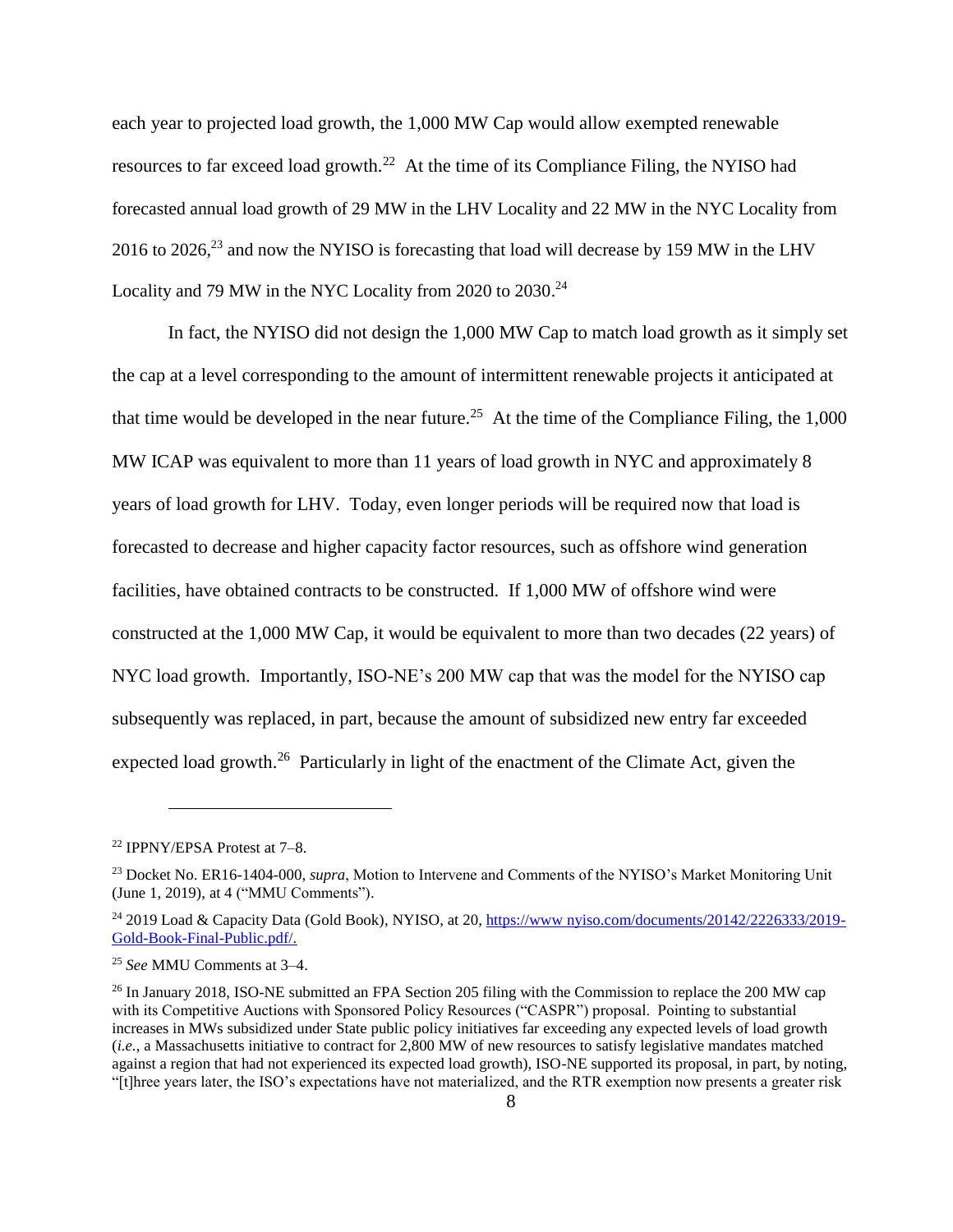potential that 1,000 MW of intermittent renewable resources would be exempt from Offer Floor mitigation each Class Year, the impact to ICAP prices over successive Class Years is even more unworkable.<sup>27</sup>

Specifically, New York's Climate Act dictates an extremely rapid transition to an electric system that produces 70% of its electricity from such resources by 2030 and 100% of its electricity from zero-emitting resources by 2040 which makes reaching the 1,000 MW Cap in each Class Year far more likely now.<sup>28</sup> As noted above, a 6,000 MW solar generation requirement and a 9,000 MW offshore wind generation requirement by 2025 and 2035, respectively, are core components of the Climate Act. Notably, NYSERDA announced three weeks ago that it awarded contracts to two developers to construct a total of 1,700 MW of offshore wind projects to enter commercial operation in 2024, one of which is the 816 MW Empire Wind Project connecting into the New York City Mitigated Capacity Zone.<sup>29</sup> The Empire Wind Project received approval of its interconnection reliability study from the Transmission Planning and Advisory Subcommittee on August 1, 2019.<sup>30</sup> Assuming it receives the Operating Committee's approval of the study later this

of price suppression." *See* Docket No. ER18-619-000, *ISO-New England, Inc.*, Revisions to ISO New England Transmission, Markets and Services Tariff Related to Competitive Auctions with Sponsored Policy Resources (Jan. 8, 2018), at 11. The Commission approved ISO-NE's proposal. *ISO New England, Inc*., 162 FERC ¶ 61,205, at PP 99– 102 (2018) ("ISO-NE CASPR Order").

<sup>&</sup>lt;sup>27</sup> It is important to note that the NYISO's independent Market Monitoring Unit ("MMU") demonstrated that, based on forecasted load growth in the LHV Locality, the 1,000 MW Cap would likely cause ICAP prices to fall significantly, lead to generator retirements, and require reliability-must-run agreements to retain units needed for reliability. *Id.* at 4. The MMU advocated that the Commission "encourage NYISO to more fully consider forecasted load growth in establishing the cap level." *Id.*

<sup>28</sup> *See* Climate Act.

<sup>29</sup> *Governor Cuomo Executes the Nation's Largest Offshore Wind Agreement and Signs Historic Climate Leadership and Community Protection Act*, Gov. Andrew M. Cuomo (July 18, 2019), [https://www.governor ny.gov/news/governor-cuomo-executes-nations-largest-offshore-wind-agreement-and-signs](https://www.governor.ny.gov/news/governor-cuomo-executes-nations-largest-offshore-wind-agreement-and-signs-historic-climate)[historic-climate.](https://www.governor.ny.gov/news/governor-cuomo-executes-nations-largest-offshore-wind-agreement-and-signs-historic-climate)

<sup>30</sup> *NYISO Review of the System Reliability Impact Study for Empire Wind Project Interconnection Queue #737*, NYISO (Aug. 1, 2019),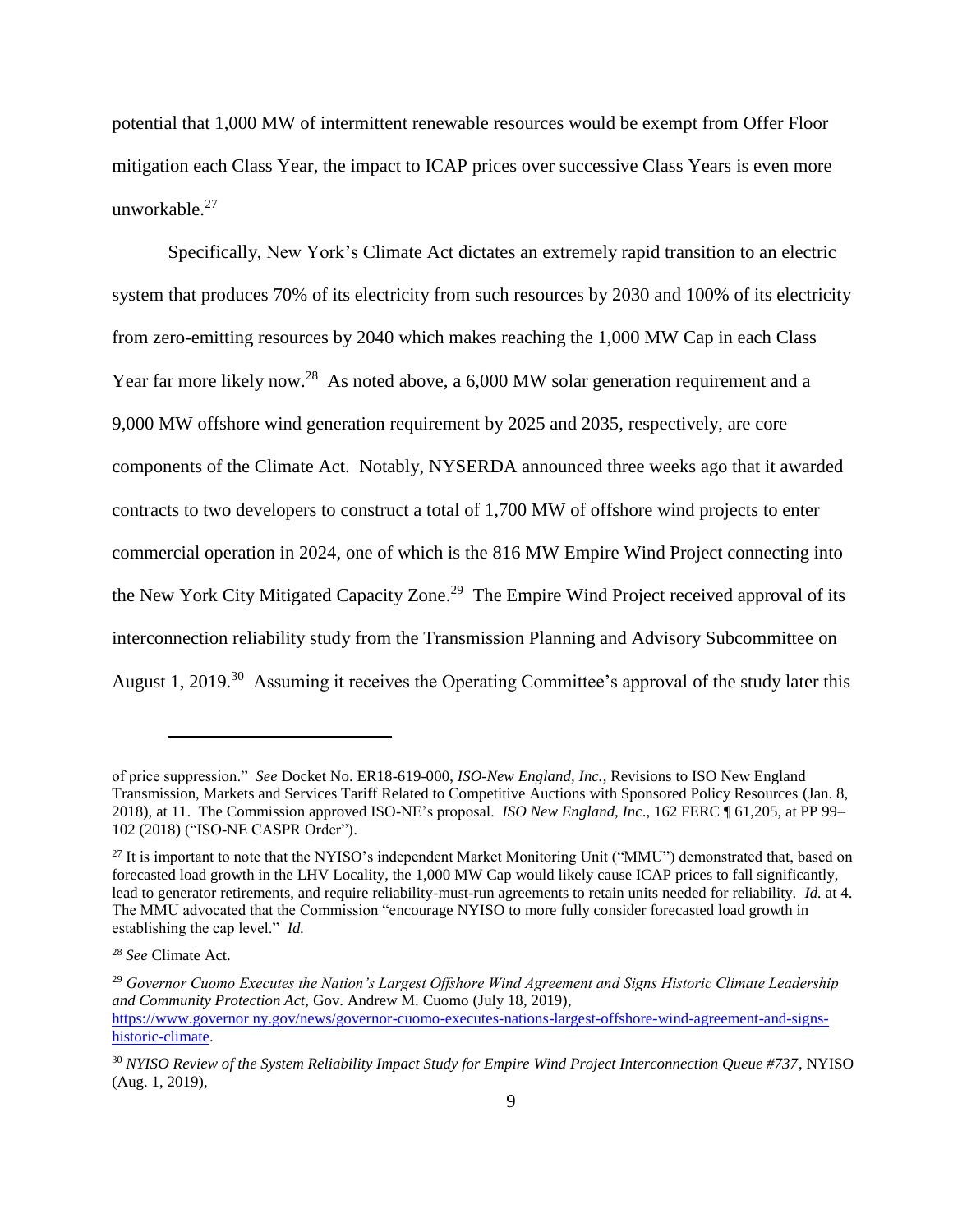week, it is likely to enter the 2019 Class Year and would be eligible to apply for a Renewable Exemption, should the Commission approve one.

As demonstrated in the IPPNY/EPSA Protest, a Renewable Exemption cap that is limited to one-half of one percent of the current minimum unforced capacity ("UCAP") requirement for each Mitigated Capacity Zone at the time the Class Year begins (the "0.5% UCAP Cap") would provide at least some measure of protection to the market from price suppression while not implicating over-mitigation.<sup>31</sup> Based upon ICAP requirements in the Mitigated Capacity Zones as of the date of the Compliance Filing, the 0.5% UCAP Cap would exempt approximately 43.5 MW of UCAP in the NYC Locality and approximately 67.2 MW of UCAP for the LHV Locality, which includes NYC, of resources that are eligible for the Renewable Exemption per Class Year. IPPNY/EPSA's proposed 0.5% UCAP Cap would exempt more entry from Offer Floor mitigation than projected load growth (three times and two and one half times the projected annual load growth for NYC and LHV, respectively) to the detriment of the ongoing development of the competitive markets but would permit far less artificial price suppression than if the 1,000 MW Cap were implemented.<sup>32</sup>

The grounds for rejecting the NYISO's 1,000 MW Cap and approving IPPNY/EPSA's 0.5% UCAP Cap are even stronger than they were three years ago, when NYISO filed, and IPPNY/EPSA protested, the Compliance Filing. First, as discussed above, New York's Climate Act will cause the rapid entry of intermittent renewable resources across the State, with thousands

https://www.nyiso.com/documents/20142/7799444/04c\_Q737\_EmpireWind\_SRIS\_NYISO\_Review\_TPAS.pdf/bfa4d d63-9154-9715-eaf3-bd2370a703ce.

<sup>31</sup> IPPNY/EPSA Protest at 5.

<sup>32</sup> *Id.* at 12.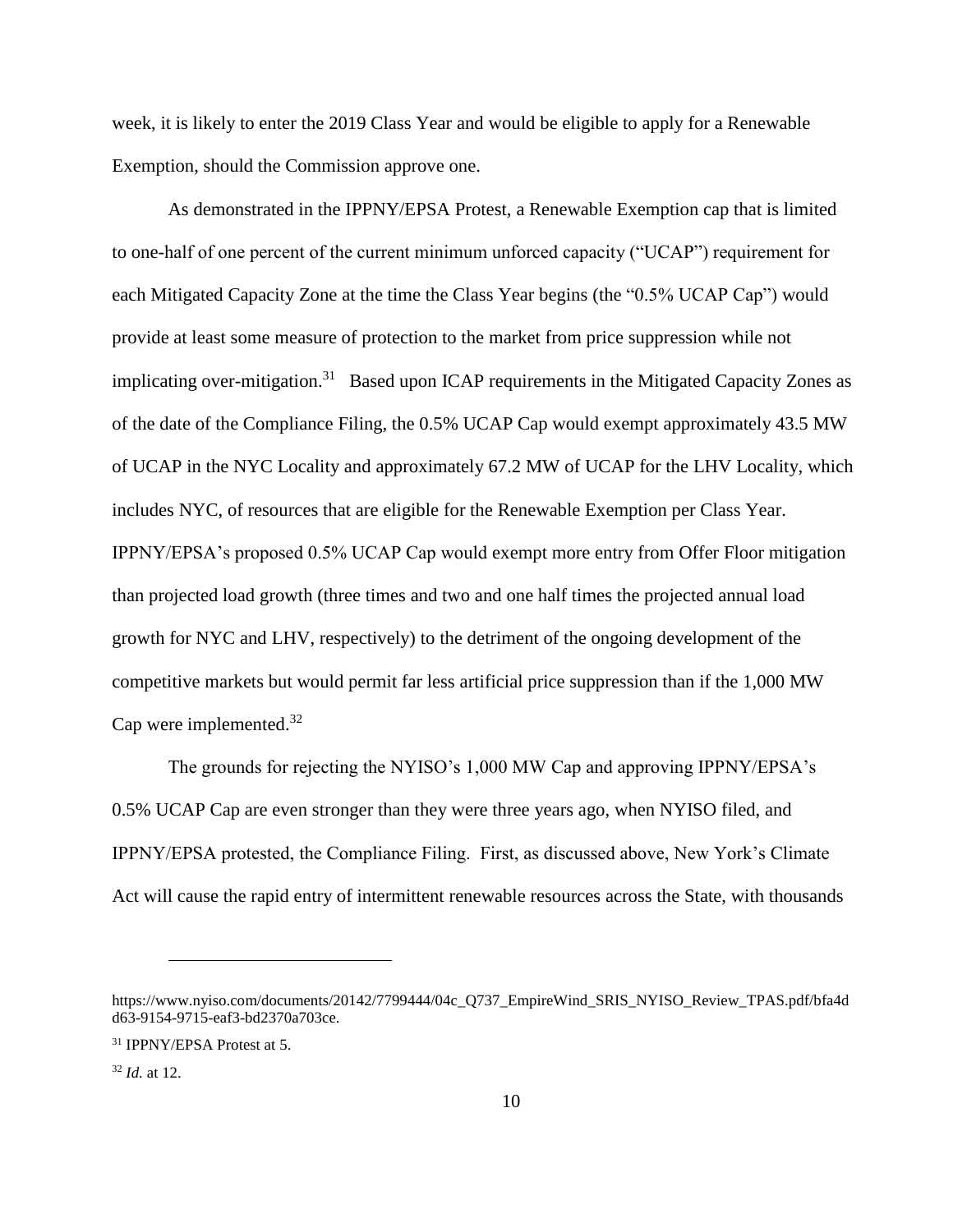of MWs of offshore wind and solar likely entering Mitigated Capacity Zones in each Class Year until the goals of the Climate Act are met. The 1,000 MW Cap will significantly suppress ICAP prices for years, forcing retirements as soon as the projects in the 2019 Class Year come online. Without strong BSM Rules, the market will not provide adequate price signals to retain resources in the Mitigated Capacity Zones that are needed for reliability.<sup>33</sup> As a result, these resources will require RMR agreements while operations of other otherwise economic resources in these regions will no longer be viable. Retirements will ensue. Worse yet, these reliability resources will struggle to remain in service and become unavailable unexpectedly due to operating issues. Reliability consequences and market failure will result. Over time, the New York system will be composed of resources subsidized under State public policy programs, RMR units, and emergency actions in an attempt to maintain reliable service. The market will be effectively dead.

Second, since its October 2015 Order, the Commission has strengthened its policy on the need for offer floor mitigation to protect ICAP markets from artificial suppression caused by resources entering and staying in the market with the benefit of out-of-market compensation in response to the substantial expansion of State public policy initiatives and the changed circumstances these actions have presented. Pointing to significant changed circumstances occasioned by the substantial increase in State intervention to support public policy programs in the PJM region, the Commission issued an order a year ago finding that it was unjust and

<sup>&</sup>lt;sup>33</sup> IPPNY/EPSA urge the Commission to rule as soon as possible on IPPNY's January 19, 2016 protest filed in Docket No. EL13-62-002, another long-pending filing concerning the NYISO's BSM Rules. As the existing BSM Rules apply only to new entrants in the NYC and LHV Localities, IPPNY's 2016 protest requested that the Commission order the NYISO to expand the application of the BSM Measures and Offer Floor Mitigation to new entrants in the Rest of State and to the retention of existing uneconomic generators that are retained in the market with out-of-market compensation. *See* Docket No. EL13-62-002, *Independent Power Producers of New York*, *Inc. v. New York Indep. Sys. Operator, Inc*., Protest of Independent Power Producers of New York, Inc. (Jan. 19, 2016).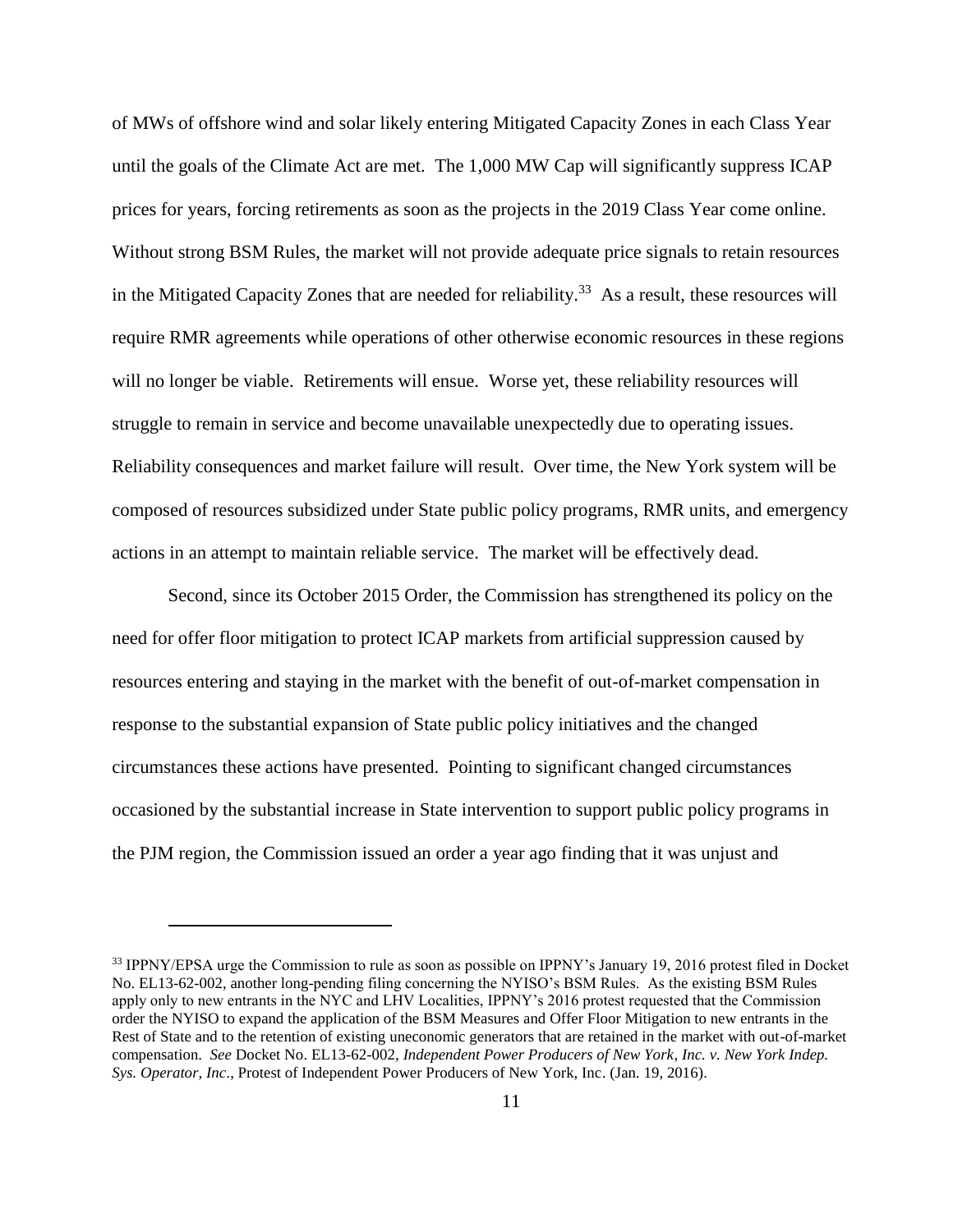unreasonable to continue to limit PJM Interconnection, L.L.C.'s ("PJM's") offer floor mitigation mechanism, the Minimum Offer Price Rule ("MOPR"), only to new natural-gas fired resources.<sup>34</sup> In so doing, the Commission expressly recognized the price suppressive impact that large amounts of subsidized renewable resources will have. The Commission stated:

> Over the last few years, the integrity and effectiveness of the capacity market administered by [PJM] have become untenably threatened by out-of-market payments provided or required by certain states for the purpose of supporting the entry or continued operation of preferred generation resources that may not otherwise be able to succeed in a competitive wholesale capacity market. The amount and type of generation resources receiving such out-ofmarket support has increased substantially. What started as limited support primarily for relatively small renewable resources has evolved into support for thousands of megawatts (MWs) of resources ranging from small solar and wind facilities to large nuclear plants. As existing state programs providing out-of-market payments continue to grow, more states in the PJM region are considering providing more support to even more resources, based on an everwidening scope of justifications.<sup>35</sup>

The Commission ruled that the MOPR "fails to mitigate price distortions caused by out-of-market support granted to other types of new entrants or to existing capacity resources of any type.<sup> $36$ </sup> Likewise, the Commission approved ISO-NE's proposal to replace its 200 MW renewable exemption with CASPR, in part, to address the substantial influx of State-subsidized generation pursuant to public policy initiatives.<sup>37</sup> As established above, the amount and type of generation

<sup>34</sup> *Calpine Corp. v. PJM Interconnection, L.L.C*., 163 FERC ¶ 61,236, at P 5 (2018) ("June 2018 Order") (rehearing pending) (holding, "we find here that the increase in programs providing out-of-market support… has changed the circumstances in PJM. . . ."). The scope of changed circumstances in New York that recently has been put into motion in New York through the Climate Act arguably well exceeds those in PJM thereby justifying review as to whether any renewable exemption could reasonably be considered to be warranted at this juncture.

<sup>35</sup> *Id.* at P 1.

<sup>36</sup> *Id.* at P 5.

<sup>37</sup> *See* ISO-NE CASPR Order at P 72.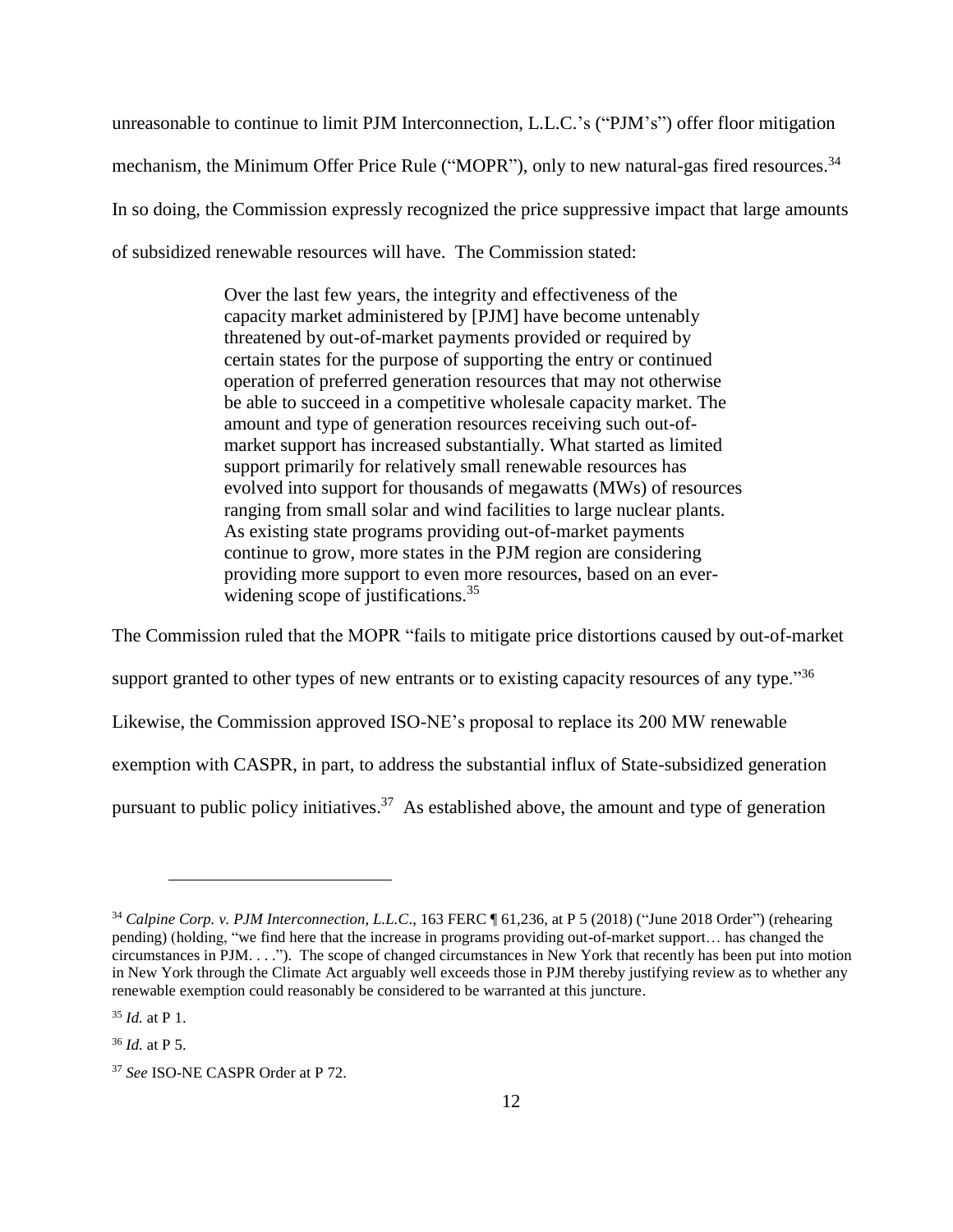resources receiving out-of-market support in New York also has grown and will continue to grow significantly, just as the Commission found was the case with respect to PJM. The Commission's approval of the 1,000 MW Exemption would be flatly inconsistent with its June 2018 Order.<sup>38</sup>

Third, since the NYISO's Compliance Filing, the NYISO has completed a substantial market design effort in response to the proceeding initiated by the Commission to explore how to harmonize State public policy initiatives with competitive wholesale markets.<sup>39</sup> Specifically, the NYISO worked through the stakeholder process and developed a comprehensive market design and associated tariff amendments that would internalize the value of carbon emissions reductions in wholesale energy prices that would much more effectively address the State's climate change goals than the NYISO's proposed Renewable Exemption and its associated 1,000 MW Cap.<sup>40</sup> The proposed tariff amendments provide that the NYPSC would set the value of carbon (the "Carbon Adder"). Under this approach, the full carbon cost would be added to the energy bids of carbonemitting resources. The NYISO dispatch would thereby incorporate the full carbon cost in its commitment and dispatch decisions, and those costs would be included in the wholesale energy

<sup>&</sup>lt;sup>38</sup> While the Commission can and does allow for regional differences, it has likewise made clear that this does not mean that "principles underlying market design in one region are not applicable to another . . . ." *Consolidated Edison Co. of N.Y., Inc. v. New York Indep. Sys. Operator, Inc.*, 150 FERC ¶ 61,139, at P 47 (2015), *reh'g*, 152 FERC ¶ 61,110 (2015).

<sup>39</sup> *See* Docket No. AD17-11-000, *State Policies and Wholesale Markets Operated by ISO New England, Inc., New York Independent System Operator, Inc. and PJM Interconnection, L.L.C.*, Notice of Technical Conference (Mar. 3, 2017) ("State Public Policy Proceeding"), at 1 (recognizing that "[i]n recent years, there have been increased interest by state policy makers to pursue policies that prioritize certain resources or resource attributes" and stating that "there is an open question of how the competitive wholesale markets, particularly in states or regions that restructured their retail electricity service, can select resources of interest to state policy makers while preserving the benefits of regional markets and economic resource selection"); *see also* Docket No. AD17-11-000, *supra*, Supplemental Notice of Technical Conference (Apr. 28, 2017).

<sup>40</sup> Ethan D. Avallone, *Carbon Pricing: Market Design Complete*, NYISO(June 20, 2019), at 5, [https://www.nyiso.com/documents/20142/7129597/6.20.2019 MIWG Carbon Pricing MDC FINAL.pdf/cf67ebb8](https://www.nyiso.com/documents/20142/7129597/6.20.2019_MIWG_Carbon_Pricing_MDC_FINAL.pdf/cf67ebb8-d0fc-7b4b-100f-c3756d6afae8) [d0fc-7b4b-100f-c3756d6afae8.](https://www.nyiso.com/documents/20142/7129597/6.20.2019_MIWG_Carbon_Pricing_MDC_FINAL.pdf/cf67ebb8-d0fc-7b4b-100f-c3756d6afae8)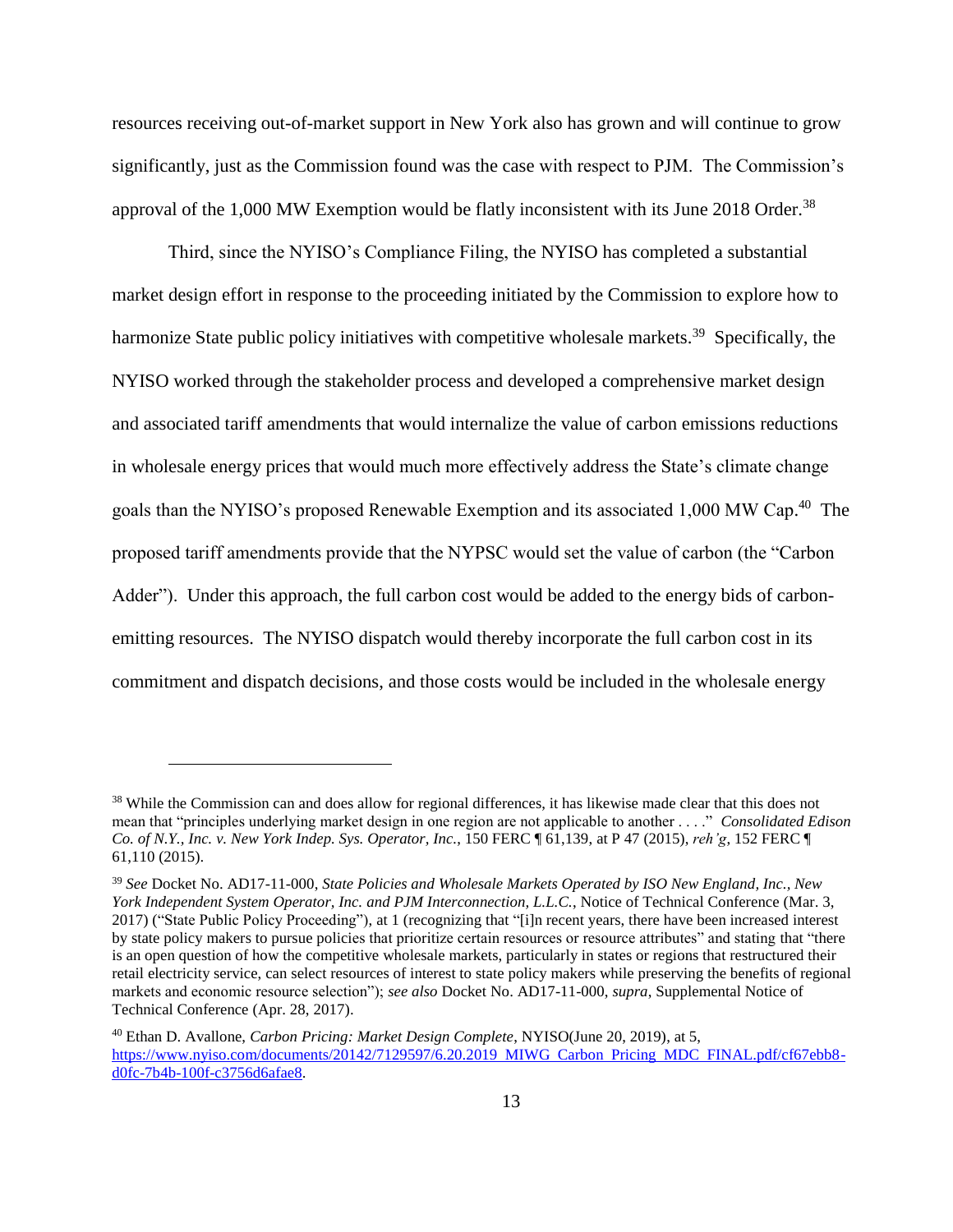prices, which all zero-emitting resources would be paid.<sup>41</sup> Carbon emitting resources would be paid the wholesale-energy price but would be required to pay for the cost of carbon for the unit's generation and such funds collected would be returned to loads.<sup>42</sup>

As the energy price would include the Carbon Adder, as set by the NYPSC, it should significantly reduce, if not eliminate, the perceived need for out-of-market payments that are being provided to incent the development of new, and the retention of existing, resources that are otherwise uneconomic.<sup>43</sup> Resources that do not receive out-of-market compensation are eligible for another exemption to Offer Floor mitigation under the BSM Rules, the so-called Competitive Entry Exemption.<sup>44</sup>

#### <sup>41</sup> *Id.*

<sup>&</sup>lt;sup>42</sup> *Id.* In its reports to Market Participants, the NYISO has reported that it has not brought the Carbon Adder proposal to a market participant vote because it is unknown whether the State supports it, even though the New York Department of Public Service Staff has been closely involved in the development of the proposal since its inception two years ago. If the State supported the Carbon Adder, IPPNY/EPSA believe it is likely that the Carbon Adder would receive the necessary votes from market participants and the NYISO Board of Directors would approve its filing with the Commission. In addition to providing a more efficient means to meet the State's public policy goals, a major benefit of the Carbon Adder is that renewable resources could be added to the system without the need for a Renewable Exemption.

<sup>43</sup> ISO-NE's CASPR proposal constituted its response to the Commission's efforts in the State Public Policy Proceeding. The NYISO's carbon pricing proposal is its response. Absent a Commission directive, however, a 58% vote of the Management Committee and NYISO Board concurrence are required for the NYISO to submit its Carbon Adder proposal to the Commission under FPA Section 205.

<sup>44</sup> With the Carbon Adder, the State can achieve its public policies without artificially suppressing ICAP prices. However, the State will have far less incentive to support the Carbon Adder if the Commission accepts the 1,000 MW Cap, as most renewable resources that will need to be added to the system to meet the goals of the Climate Act will be eligible for the Renewable Exemption. Given that the State has an alternative means to meet its policy goals that can be implemented relatively quickly, is market-based, is consistent with the Commission's efforts in its State Public Policy Proceeding, and will not cause a devasting reduction in ICAP prices, there is no justification to accept the 1,000 MW Cap.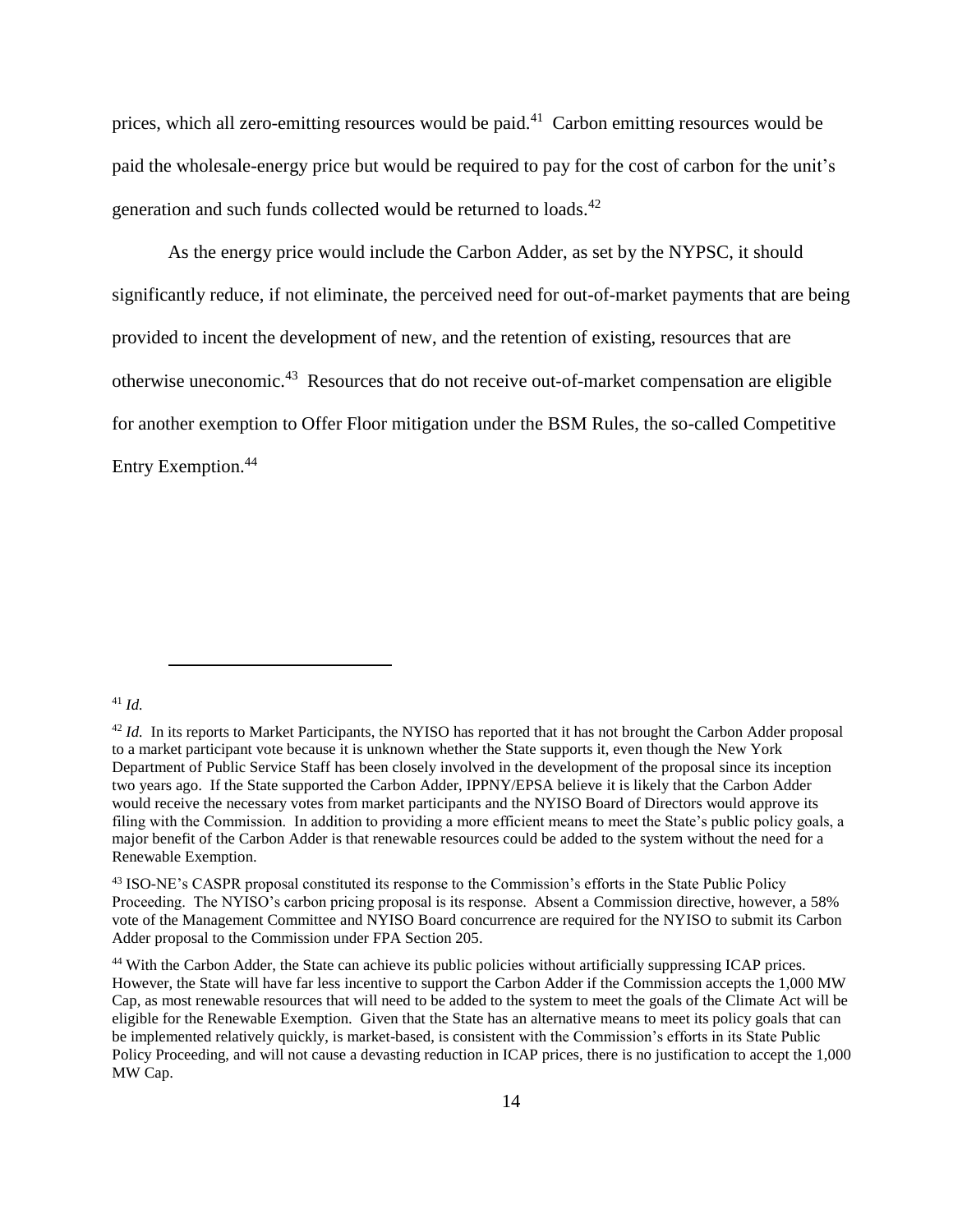### **III. THE NYISO MUST APPLY THE EXISTING BSM RULES, NOT ITS PROPOSED RENEWABLE EXEMPTION, IN MAKING BSM DETERMINATIONS UNLESS THE COMMISSION ACCEPTS THE RENEWABLE EXEMPTION.**

To support its position it will implement the Renewable Exemption as-filed if the Commission does not rule on the Compliance Filing before its BSM Determinations for the 2019 Class Year, the NYISO points to a 2016 Commission order addressing the Midwest Independent Transmission System Operator, Inc.'s ("MISO's") authority to implement tariff provisions in a compliance filing, ministerial in nature, prior to the Commission's acceptance there of.<sup>45</sup> The MISO Order is apples to oranges and does not support the NYISO's position. In fact, the MISO order and judicial precedent cited therein demonstrate why NYISO cannot lawfully implement the Renewable Exemption as filed unless the Commission accepts the exemption in the Compliance Filing.

Section 206 of the Federal Power Act ("FPA") provides that once the Commission finds that the challenged tariff provisions in a section 206 complaint proceeding are unjust, unreasonable, or unduly discriminatory or preferential, "the Commission shall determine the just and reasonable rate ... to be thereafter observed and in force, and shall fix the same by order."<sup>46</sup> The MISO Order cites to *Electrical District No. 1 v. FERC*, <sup>47</sup> a United States Court of Appeals for the District of Columbia Circuit decision which addressed what it means for the Commission to "fix" a rate for purposes of Section  $206(a)$  such that it is to be thereafter observed and in force.<sup>48</sup>

<sup>45</sup> *Ameren Services Co. et al. v. Midwest Indep. Transmission Sys. Operator, Inc. et al.*, 155 FERC ¶ 61,073 (2016) ("MISO Order").

<sup>46</sup> Federal Power Act § 206, 16 U.S.C. § 824e (2018).

<sup>47</sup> 774 F.2d 490 (D.C. Cir. 1985) ("*Electrical District*"). <sup>48</sup> *Id*.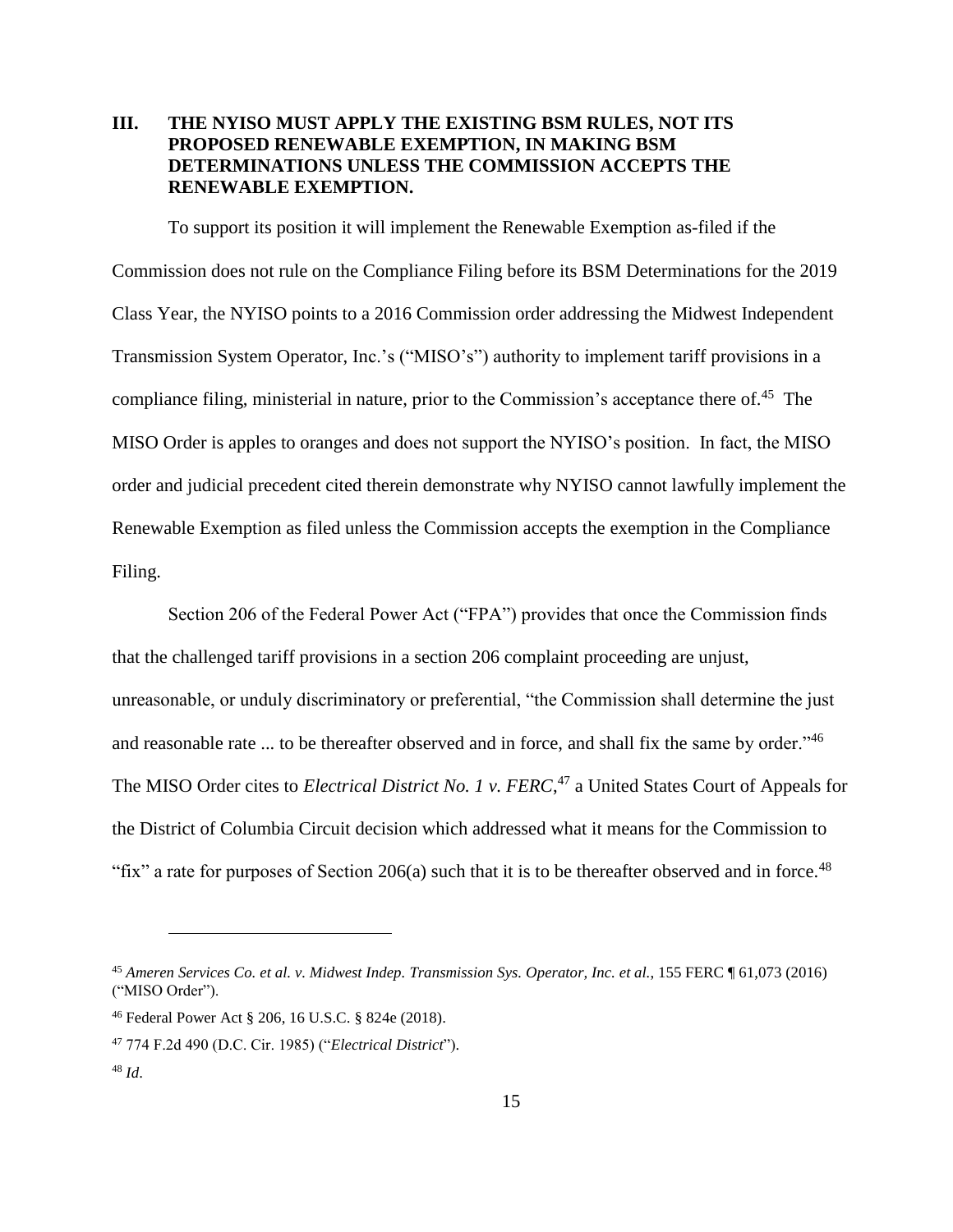In *Electrical District*, the court rejected the Commission's attempt to make a rate change effective back to the date of its compliance directive, rather than as of the date of the Commission's acceptance of the utility's compliance filing. The court stated that making the new rate effective as of the date of an initial "order setting forth no more than the basic principles pursuant to which the new rates are to be calculated would make unforeseeable liabilities a regular consequence of rate adjustments . . . . "49"

The court further stated that rather than waiting for the utility to calculate the rates in a compliance filing, the Commission could calculate and fix the rate itself in the initial order. 50 The Commission did so in the MISO Order. The Commission ruled that MISO could implement a rate prior to the Commission accepting the compliance filing proposing the rate because the initial Commission order established that exact rate and the compliance filing was merely "ministerial in nature, in that it was limited simply to making the revisions to the text that the Commission specified in the Order on Paper Hearing."<sup>51</sup> The Commission stated that rate "was known through issuance of the Order on Paper Hearing, and making the rate effective at that time left no uncertainty that could only be removed through acceptance of the compliance filing."<sup>52</sup> The Commission ruled, "[f]or these reasons, the Commission's action in the Order on Paper Hearing is precisely the type of 'mechanical and expeditious ... process' that permits fixing a rate in an 'initial order' without a requirement of subsequent further Commission approval."<sup>53</sup>

<sup>49</sup> *Id.* at 493.

<sup>50</sup> *Id.* at 494.

<sup>51</sup> MISO Order at P 21.

<sup>52</sup> *Id.* at 22.

<sup>53</sup> *Id.* (citing *Electrical District* at 494).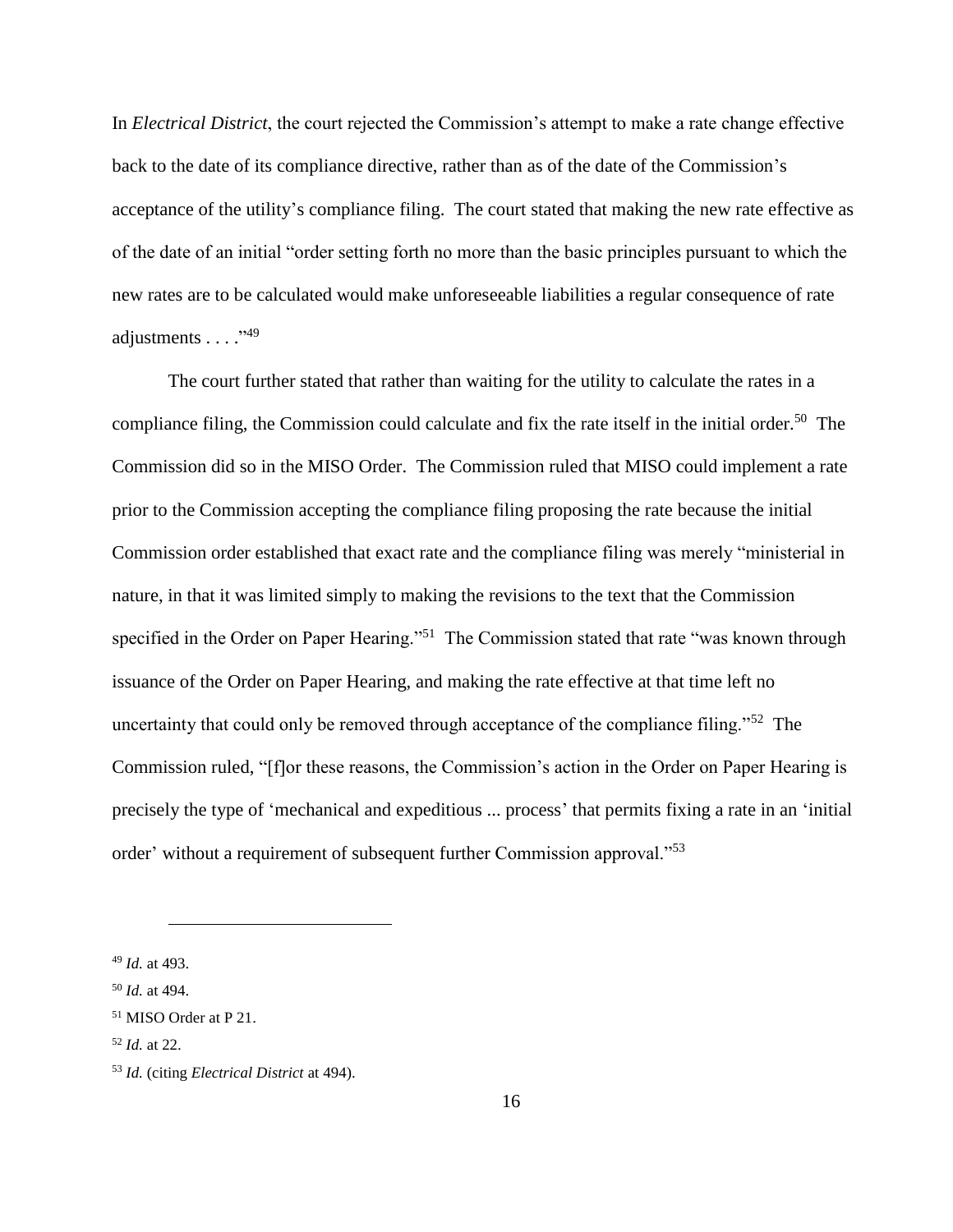The Commission's actions in the October 2015 Order stand in stark contrast to the fact pattern presented in the MISO Order. As discussed above, in its October 2015 Order, the Commission provided parameters for the NYISO to use to work with its stakeholders to identify the generator technologies that would be eligible for the Renewable Exemption and to set the level of the exemption cap. The Commission did not fix the rate, and there was nothing about the October 2015 Order that made compliance with its directives a purely "ministerial" or "mechanical" exercise. To the contrary, the Commission gave the NYISO relatively broad latitude to determine, with stakeholder input, which resources should qualify for the Renewable Exemption and the level of the cap.<sup>54</sup> The Commission did not, for example, state that only wind and solar resources should be eligible or that the cap should be set at 1,000 MW, as NYISO has proposed. In fact, the NYISO admits that the Commission did not include a directive as comparably clear as the directive in the MISO Order with respect to the annual MW cap.<sup>55</sup> As in *Electrical District*, the Commission has yet to "fix" any particular renewable exemption as the replacement rate, and the NYISO must apply the existing BSM Rules until the Commission does so.

Therefore, the Commission should direct the NYISO to apply the existing BSM Rules in the event the Commission has not ruled on the Compliance Filing at least 30 days before the NYISO must issue BSM Determinations.

<sup>54</sup> The NYISO stated in its Compliance Filing that the October 2015 Order "gave the NYISO general guidance concerning the parameters of the two new exemptions. It left the NYISO with substantial flexibility to work with its stakeholders to develop the details and to propose them in this filing." Compliance Filing at 3.

<sup>55</sup> Motion at 11.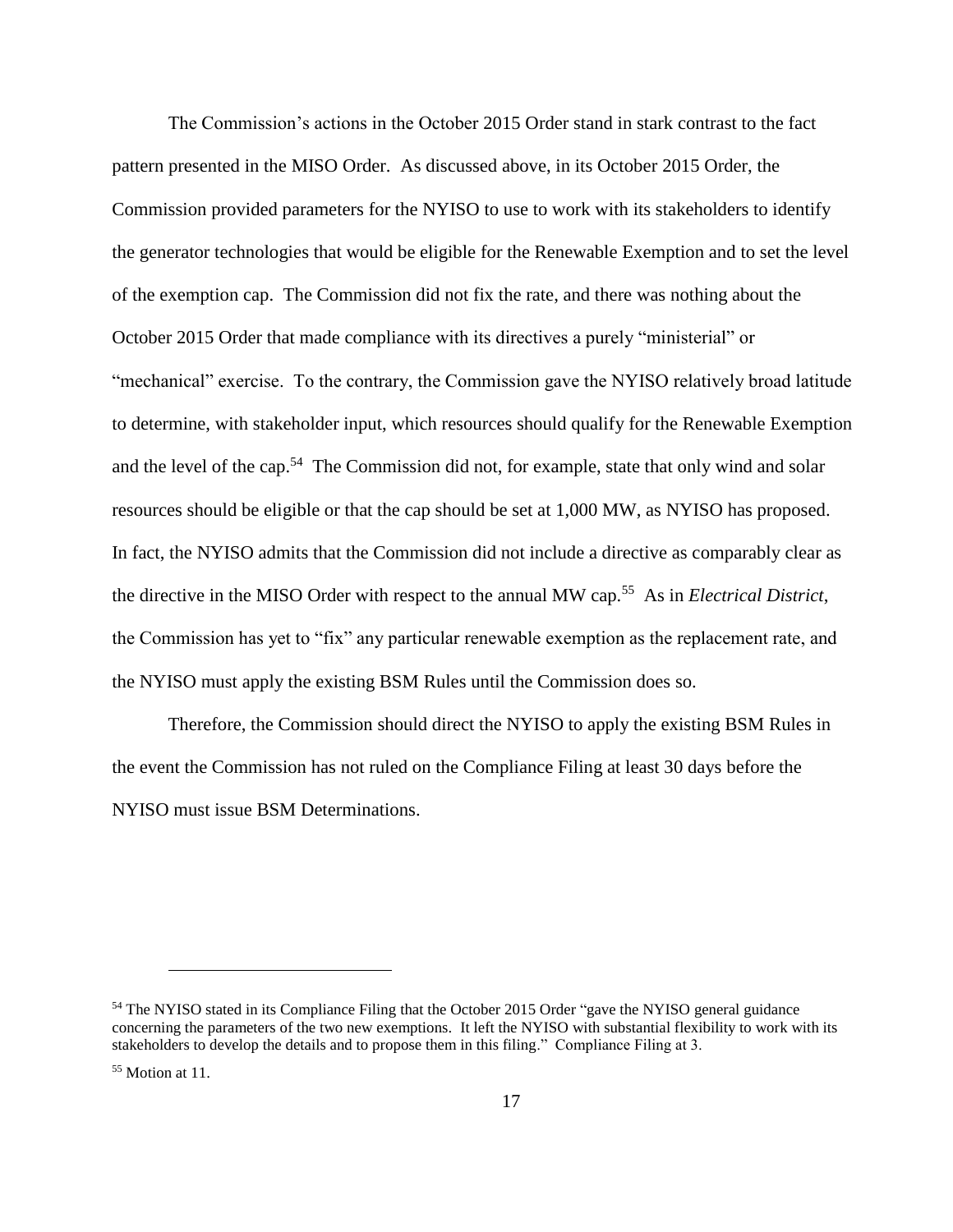### **IV. THE COMMISSION SHOULD REJECT THE NYISO'S CONDITIONAL TARIFF WAIVER REQUEST.**

The NYISO requests that the Commission grant tariff waivers that would allow any BSM Determinations made prior to a Commission ruling on the Compliance Filing to remain in effect should the Commission subsequently modify the proposed Renewable Exemption. As demonstrated in Point III, the NYISO cannot implement the Renewable Exemption as-filed unless the Commission accepts its Compliance Filing. Thus, the NYISO's Conditional Tariff Waiver Request is moot and must be denied. Assuming *arguendo* that the Commission does not find the Conditional Tariff Waiver Request moot, the Commission should reject it because it falls far short of the standard for a waiver articulated in Commission precedent.

A party may petition the Commission for a limited waiver of its tariff provisions when (1) it has identified a "concrete problem" that the waiver will address; (2) the waiver requested is of limited scope; (3) the Commission's grant of the waiver will not have undesirable consequences; and (4) the party has sought the waiver in good faith.<sup>56</sup> The NYISO's Tariff Waiver Request cannot satisfy this long-established standard because the NYISO's request does not address a concrete problem, is not in good faith, is not limited in scope, and the Commission's grant of the waiver would harm market participants.

The NYISO's Conditional Tariff Waiver Request is contingent on the Commission modifying the Compliance Filing. The request does not address a concrete problem at this juncture because, while the Compliance Filing should be modified for all the reasons established

<sup>56</sup> *Midcontinent Indep. Sys. Operator, Inc*., 145 FERC ¶ 61,070, at P 27 (2013).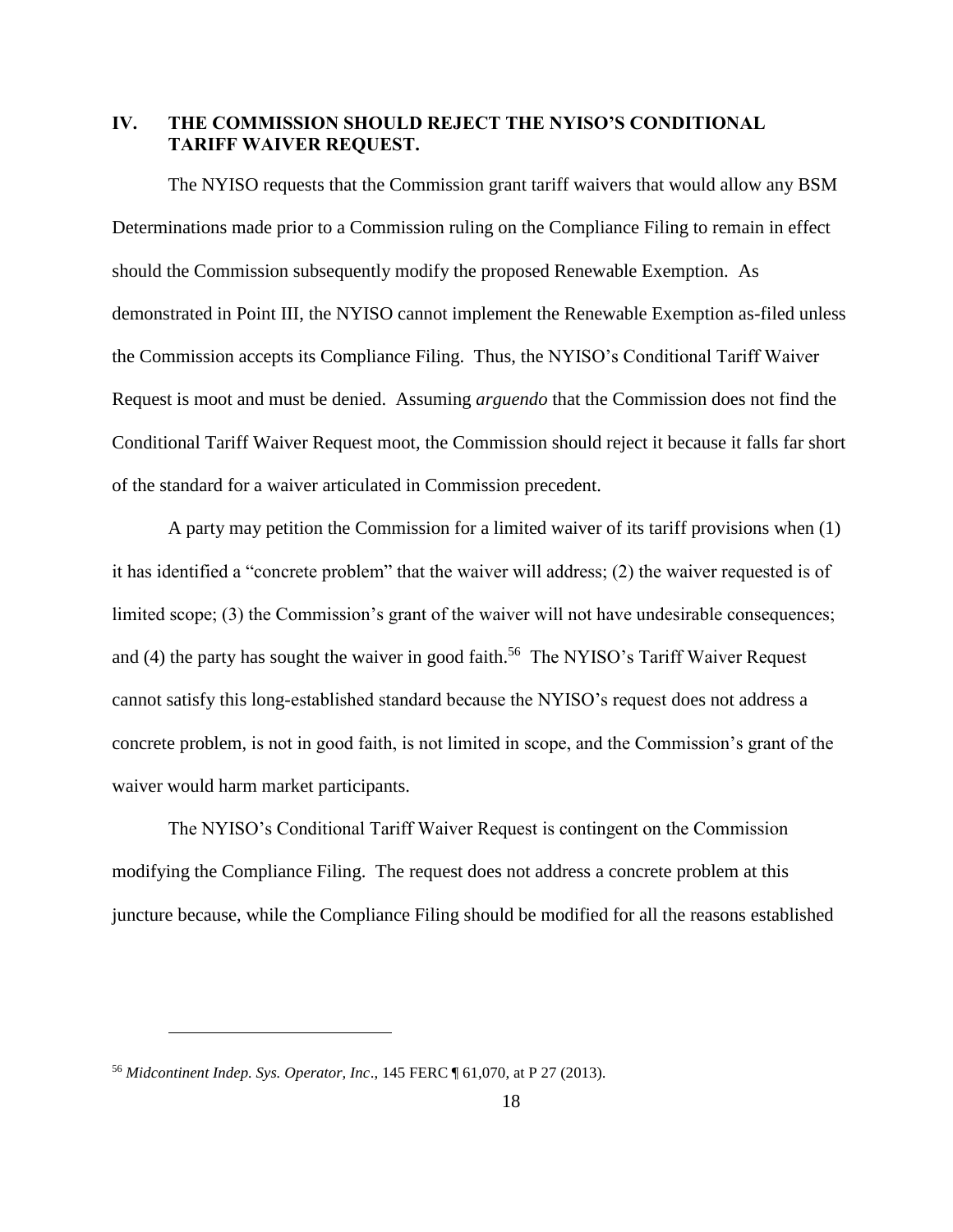by IPPNY/EPSA, there are no waivable tariff provisions governing the application of the Renewable Exemption until the Commission rules on the NYISO's Compliance Filing.<sup>57</sup>

As demonstrated in Point III, the NYISO's position that it is required to implement the Renewable Exemption as-filed is not supported by precedent. In fact, pursuant to controlling precedent, it would be unlawful for the NYISO to implement the Renewable Exemption as-filed unless the Commission accepts the Compliance Filing. NYISO's position is completely baseless as a matter of law, and the Commission has rejected the proposition that a movant can be regarded as seeking waiver in good faith under such circumstances.<sup>58</sup>

Nor is the NYISO's Conditional Tariff Waiver Request necessarily limited in scope. As NYISO's requested relief is premised on the Commission modifying the Renewable Exemption *after* the NYISO issues BSM Determinations for developers in the 2019 Class Year, it is uncertain what tariff provisions would be waived and the associated scope of the impact of such waiver on other market participants. In addition, if granted by the Commission, it would establish a precedent for future waiver requests.<sup>59</sup> While the NYISO is seeking a tariff waiver only with respect to the 2019 Class Year, there are many other renewable projects in the NYISO's interconnection queue that are proposing to be located in Mitigated Capacity Zones. Particularly given the State's commitment pursuant to the Climate Act to develop intermittent renewable resources, some of these projects are likely to be eligible to participate in future Class Years. Intermittent renewable resources that enter Class Years subsequent to the 2019 Class Year will

<sup>57</sup> *See PJM Capacity Suppliers*, 167 FERC ¶ 61,119, at P 12 (2019) (finding no concrete problem exists until Commission acts on complaint filing).

<sup>58</sup> *See CPV Shore, LLC*, 168 FERC ¶ 61,048, at P 23 (2019).

<sup>59</sup> *See Coso Energy Developers, et al.,* 134 FERC ¶ 61,088, at P 18 (2011) (denying waiver request because the waiver could serve as a precedent for other projects, leading to adverse impacts).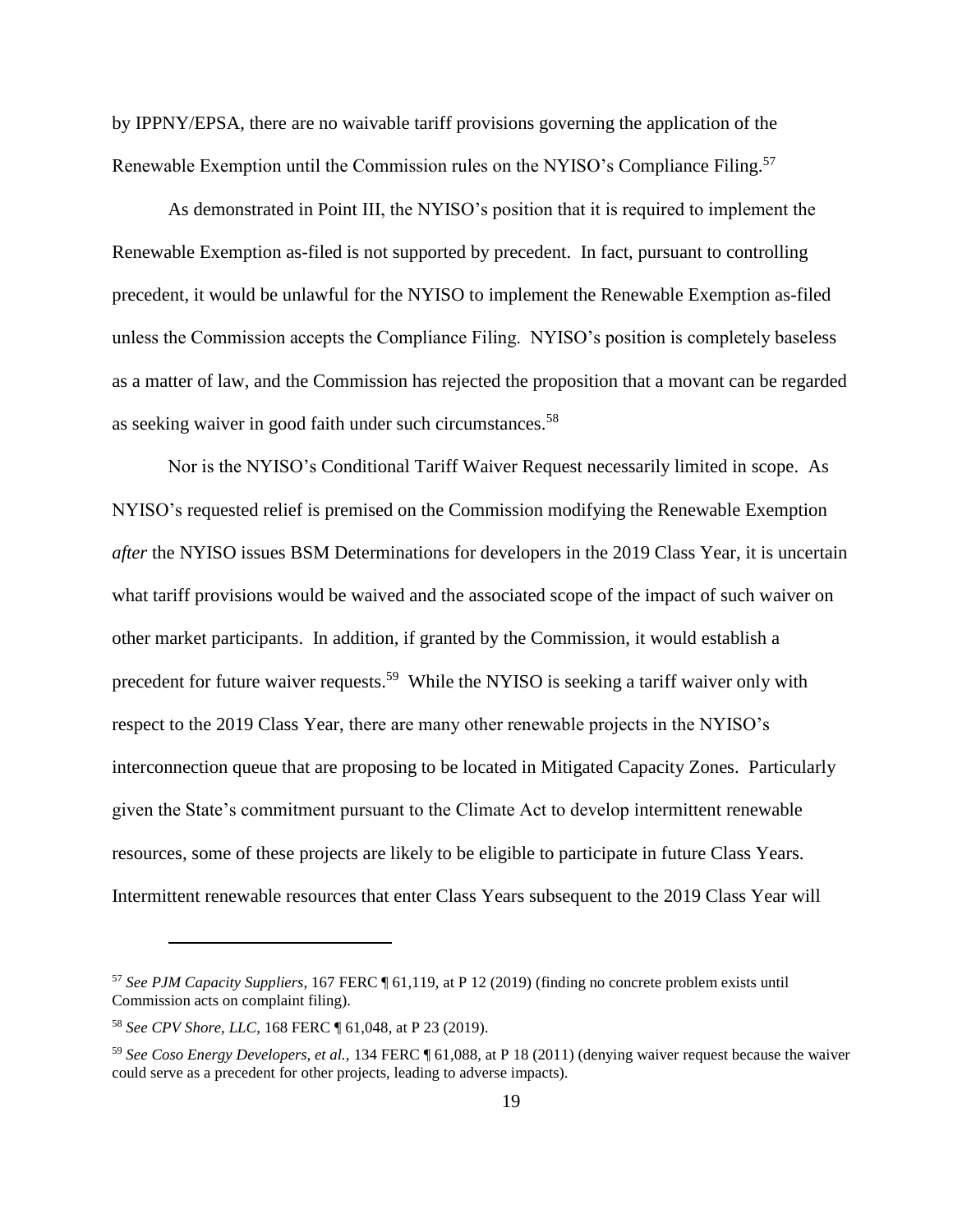demand tariff waivers to ensure the continued effectiveness of their exemptions. The NYISO would thus need to seek the same tariff waivers for future Class Years if the Commission grants the instant request but does not rule on the Compliance Filing in the interim. Thus, the scope of the waiver could well be much broader than the NYISO represents in its Motion.

Finally, if resources were permitted to continue to be exempt from Offer Floor mitigation after the Commission directs the NYISO to reduce the level of the cap, merchant resources will substantially be harmed by the artificial price suppression caused by the erroneous exemptions. As the extent of the harm is unknown until the Commission rules on the level of the cap, the Commission lacks sufficient information to assess the merits of the NYISO's request at this time.<sup>60</sup> If the Commission granted the Conditional Tariff Waiver Request, the Commission would permit resources that the NYISO had erroneously exempted from Offer Floor mitigation under the Renewable Exemption as-filed to continue to reap the benefits of the NYISO's erroneous decision even after the Commission has rejected or modified the Renewable Exemption. Contrary to the NYISO's baseless conclusion, such a waiver, and the undermitigation it would support, would not cause "comparatively minor harm to certain third party interest."<sup>61</sup> Rather, depending on the scope of the Commission's decision, this undermitigation could involve hundreds of MWs. As IPPNY/EPSA demonstrated above and in the IPPNY/EPSA protest, the exemption of 1,000 MW of uneconomic entry from Offer Floor mitigation in the Mitigated Capacity Zones will severely suppress ICAP prices on which merchant facilities that do not receive out-of-market compensation depend to cover their operating expenses, debt and capital costs.

<sup>60</sup> *See N.Y. Indep. Sys. Operator, Inc.,* 126 FERC ¶ 61,100, at PP 16, 17 (2009) (deferring action on waiver request until NYISO provides data and analysis of the impact on market participants).

<sup>61</sup> *See* Motion at 14.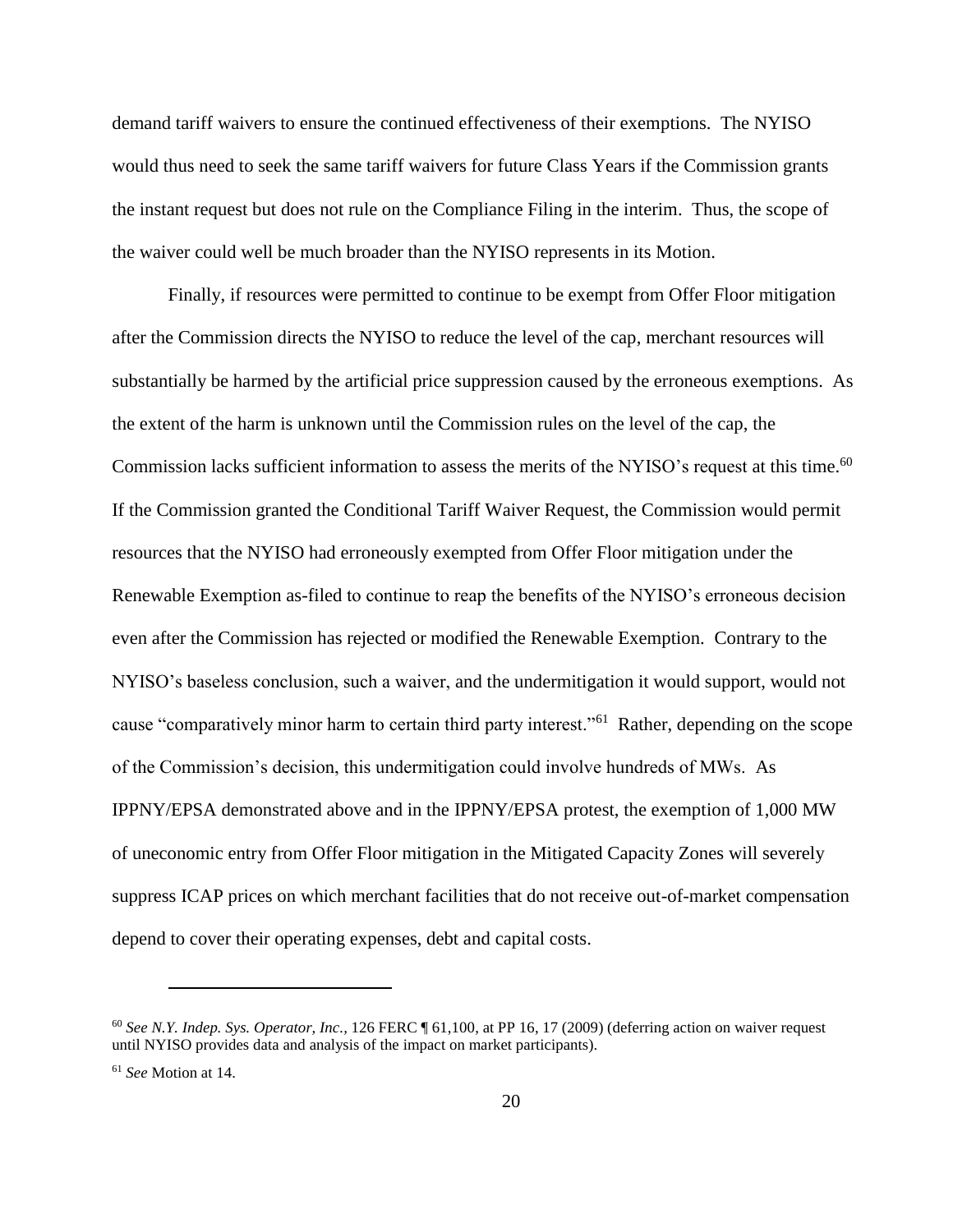Intermittent renewable resources that enter Class Years subsequent to the 2019 Class Year and do not obtain a Renewable Exemption with a lower Commission-approved cap will also be harmed by 2019 Class Year entrants that unjustifiably received an exemption under the 1,000 MW cap. On the other hand, resources that would be eligible for the Renewable Exemption as-filed have no reasonable expectation that the Commission will accept the NYISO's Compliance Filing. Thus, the harm to merchant facilities and future intermittent resources caused by granting the Tariff Waiver Request substantially outweighs any purported benefit of providing intermittent renewable resources in the 2019 Class Year a permanent exemption from Offer Floor mitigation based on a Renewable Exemption subsequently rejected or modified by the Commission.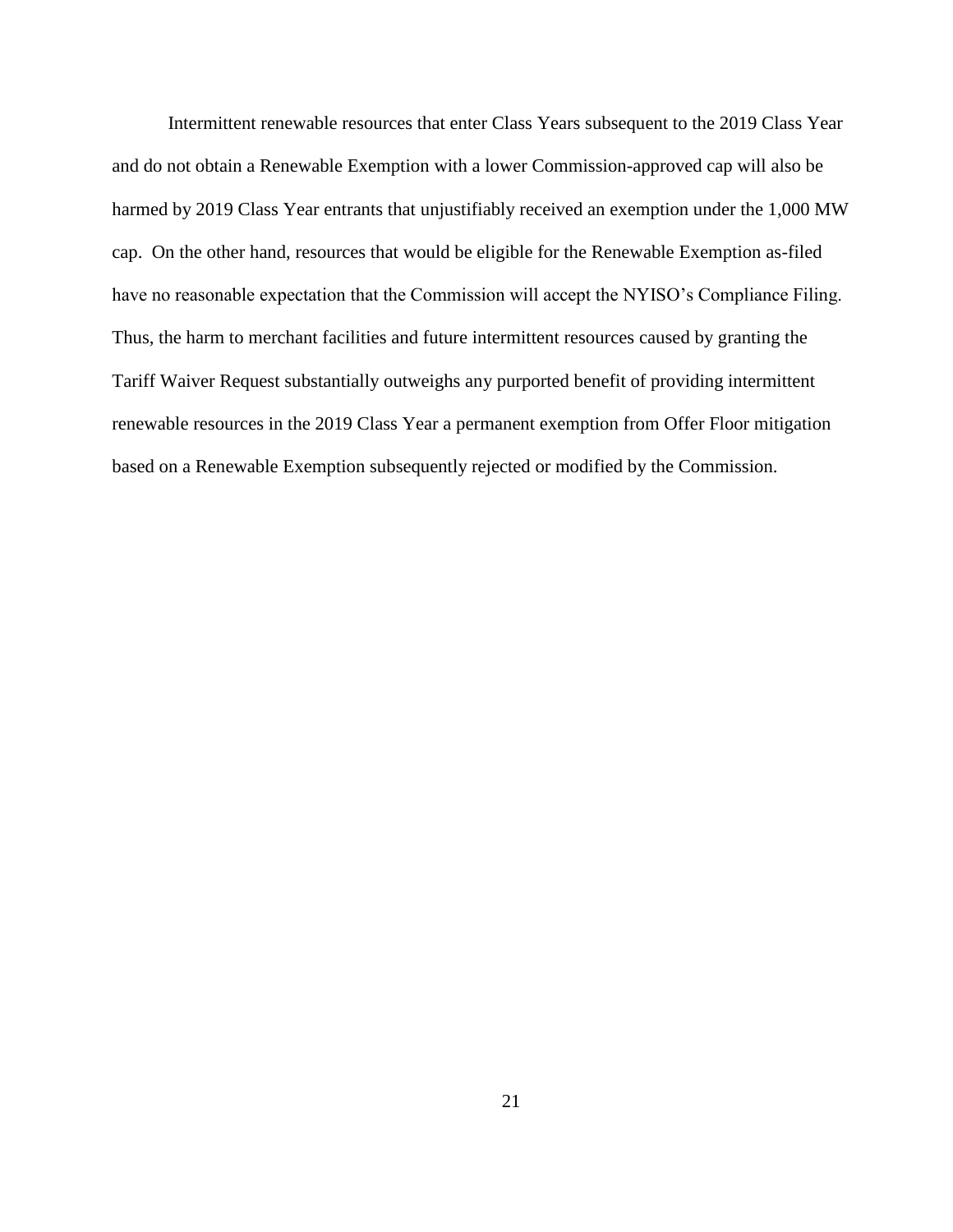### **V. CONCLUSION**

For the foregoing reasons, the Commission should issue an order expeditiously directing the NYISO to adopt IPPNY/EPSA's proposed 0.5% UCAP Cap. If the Commission does not issue an order addressing the Compliance Filing at least 30 days before the NYISO must issue BSM Determinations for the 2019 Class Year, it should issue an order on the Motion directing the NYISO to apply the existing BSM Rules, not the Renewable Exemption, until the Commission issues an order on the Compliance Filing. Finally, the Commission should reject the NYISO's Tariff Waiver Request.

Dated: August 5, 2019

Respectfully submitted,

*David B. Johnson* David B. Johnson Read and Laniado, LLP Attorneys for Independent Power Producers of New York, Inc. 25 Eagle Street Albany, New York 12207 518-465-9313 dbj@readlaniado.com

*Nancy Bagot* Nancy Bagot Senior Vice President Sharon Theodore Senior Director, Regulatory Affairs Electric Power Supply Association 1401 New York Avenue, NW, Suite 950 Washington, DC 20005 (202) 628-8200 NancyB@epsa.org